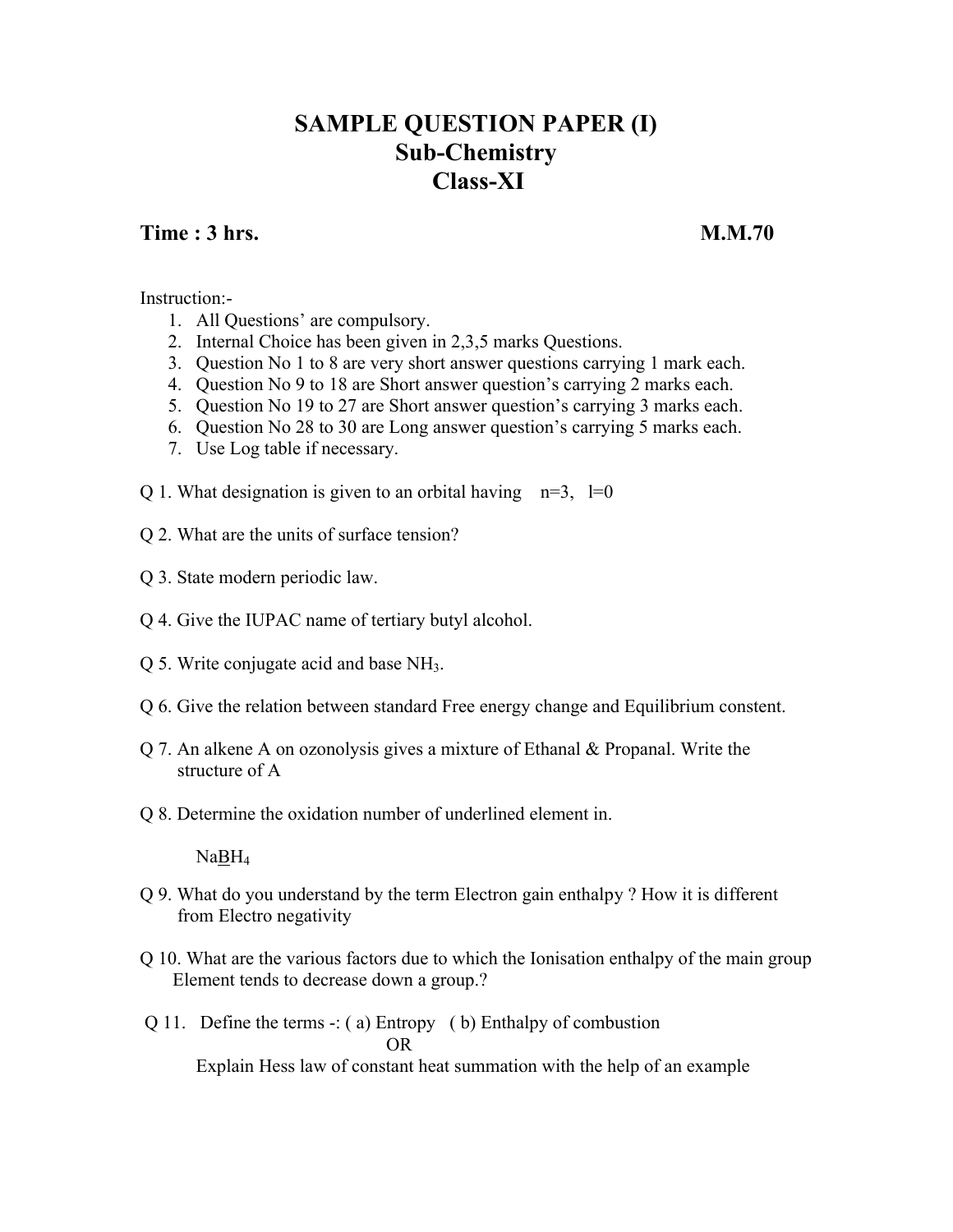- Q 12. In what ways Be shows anomalous behavior than other elements of same group chemically ( Give equations).
- Q 13. Complete the following reactions.

(a)  $CH_3$ -CH=CH<sub>2</sub> + H<sub>2</sub>O  $-HgSO_4/H$ + ? ( b)  $CH_3-CH_2-Br$  + Na Ether ?

- Q 14. Explain Why ?
	- (a) Pb (IV) is less stable than Pb (II).
	- (b) BCl3 Molecule has Zero dipole moment.

Q 15. Balance the given redox reaction in acidic medium.

 $MnO_4 + SO_2 \longrightarrow Mn^{2+} + HSO_4$ 

Q 16. What is the maximum number of emission lines obtained when the exited electron of a H atom in n=6 drops to the ground state .

Q 17. Compare the relative stability of the following species and indicate their magnetic Properties on the basis of MOT (i)  $O_2$ , (ii)  $O_2^{2^2}$ 

#### Q 18 Explain why ?

- (a) Cs is used in photoelectric cell.
- $\phi$ <sup>(b)</sup> Potassium carbonate can not be prepared by solvey process.
- Q 19. (a)Calculate the molarity of Oxalic acid in the solution prepared by dissolving its 2.52 gm in enough water to form 250 ml of the solution. (b)Round off the following in three significant figures
	- (a) 3289 (b) 0.03265
- Q 20 (a) State Pauli's exclusion principle.
	- (b) Write the electronic configuration of  $\text{Co}^{+3}$ . & find out the number of unpaired electrons present in it.
- Q 21. Calculate the enthalpy of combustion of Ethylene gas to form carbon dioxide and water at 298 K and 1 atm preassure. The enthalpies of formation of  $CO_2$ , H<sub>2</sub>O &  $C_2H_4$  are -393.5,-241.8 & +52.4 kj mol<sup>-1</sup> respectively.
- Q 22. Explain the following.
	- (a) (i) Carbon monoxide is more dangerous than carbon dioxide .why ? (ii) Statues and monuments in India are affected by acid rain How?
	- (b)What are the full forms of MIC & BOD.?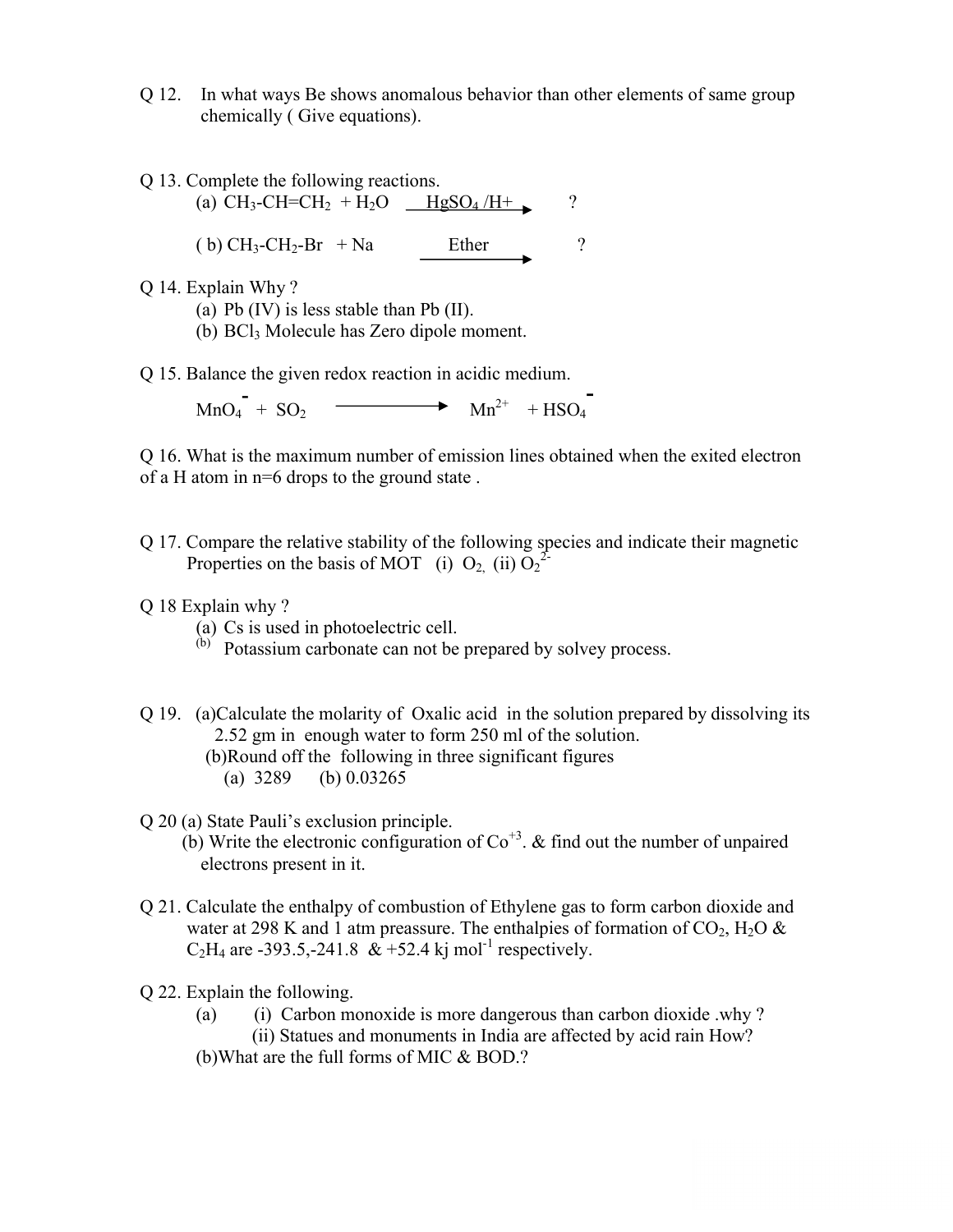- Q 23. (a) What are Electrophiles explain with example
	- (b) Define Position isomerism with example.

Q 24. (a) 0.50 gm of an organic compound was Kjeldahlised and the ammonia obtained was passed into 100 ml of  $M/10 H<sub>2</sub>SO<sub>4</sub>$ . The excess acid required 160 ml of  $M/10 N<sub>4</sub>OH$ for neutralization .calculate the percentage of nitrogen in the compound.

- Q 25. (a) Write the favorable factors for the formation of Ionic bond. (b ) Discuss the shape of NH3 molecule using VSEPR theory.
- . Q 26. Density of a gas is found to be 5.46 g/dm<sup>3</sup> at 27<sup>o</sup>C at 2 bar pressure . calculate the density at STP.

OR

- (a) Explain the physical significance of van dar waals parameter also give their units.
- (b) In terms of Charle's law explain why  $-273^{\circ}$ C is the lowest possible temperature?

Q27. What causes the temporary and permanent hardness of water .discuss the method of softening of hard water by ion exchange method.

- Q28 (a) write short notes on -:
	- (i) common ion effect
	- $(ii)$   $P^H$
	- (iii) Heterogeneous equilibrium
	- (b)A sample of HI (g) is placed in a flask at a pressure of 0.2 atm .At equilibrium partial pressure of HI (g) is 0.04 atm. What is Kp for the given equilibrium? reaction

$$
2\mathrm{HI}\left(g\right)\quad \leftrightarrow\ \mathrm{H}_{2}\left(g\right)\quad +\quad \mathrm{I}_{2}\left(g\right)
$$

#### OR

- (a) What are the application of equilibrium constant.
- (b) Write expression for Kc for the reaction

 $CaCO<sub>3 (s)</sub> \leftrightarrow CaO<sub>(s)</sub> + CO<sub>2(g)</sub>$ 

(c) Discuss the effect of catalyst & addition of inert gas at constant pressure for the reaction

 $2SO_2(g) + O_2(g) \leftrightarrow 2SO_3(g)$ 

Q29 (a) Write the IUPAC names of the product obtained by the ozonolysis of following compounds

(i) Hex-2-ene  $(i)$  2-Ethyl but –1-ene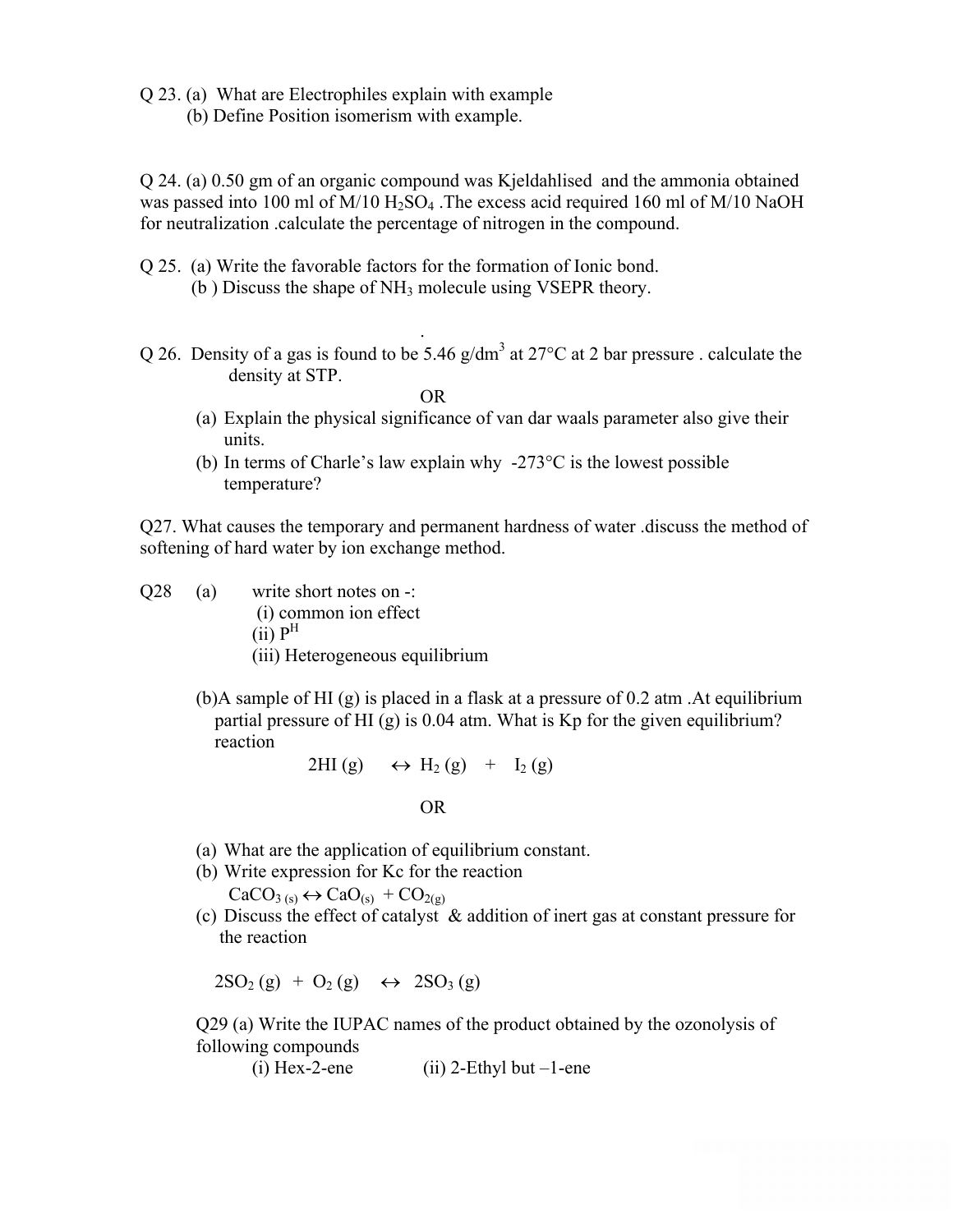(b) Why is Wurtz reactionnot preferred for alkanes containing odd number of carbon aatoms ? Illustrate your answer by taking one example

OR

(a) Complete the following equations

(i)CH<sub>3</sub>-CH=C-CH<sub>3</sub> + H<sub>2</sub>O 
$$
H^{\dagger}/Hg^{\dagger\dagger}
$$
CH<sub>3</sub> 
$$
CH_3
$$
 (ii) CH<sub>3</sub>-CH<sub>2</sub>-CH =CH<sub>2</sub> + HBr

(iii)  $C_6H_6 + Cl_2 \frac{AICl_3}{3}$ 

(b) What are the necessary conditions for any system to be aromatic ?

Q30. (a) Assign reason for each of the following

- (i) Ga (I) undergoes disproportionation reaction.
- $(ii)$  Anhy. AlCl<sub>3</sub> used as catalyst
- (iii) Boron is unable to form  $BF_6$ <sup>-</sup> ion explain

(b)Complete the following equation.

(i)  $\text{SiO}_2 + \text{HF} \rightarrow ?$ (ii) BCl<sub>3</sub> + H<sub>2</sub>O  $\rightarrow$  ?

OR

- (a) Write equation to justify amphoteric nature of Aluminium.
- (b) Give reasons :
	- $(i)$  Conc HNO<sub>3</sub> can be stored in Aluminium container
	- (ii) Ionization enthalpy decreases from carbon to silicon.
	- (iii) BCl3 Has Zero Dipole moment

 $K$ . Singh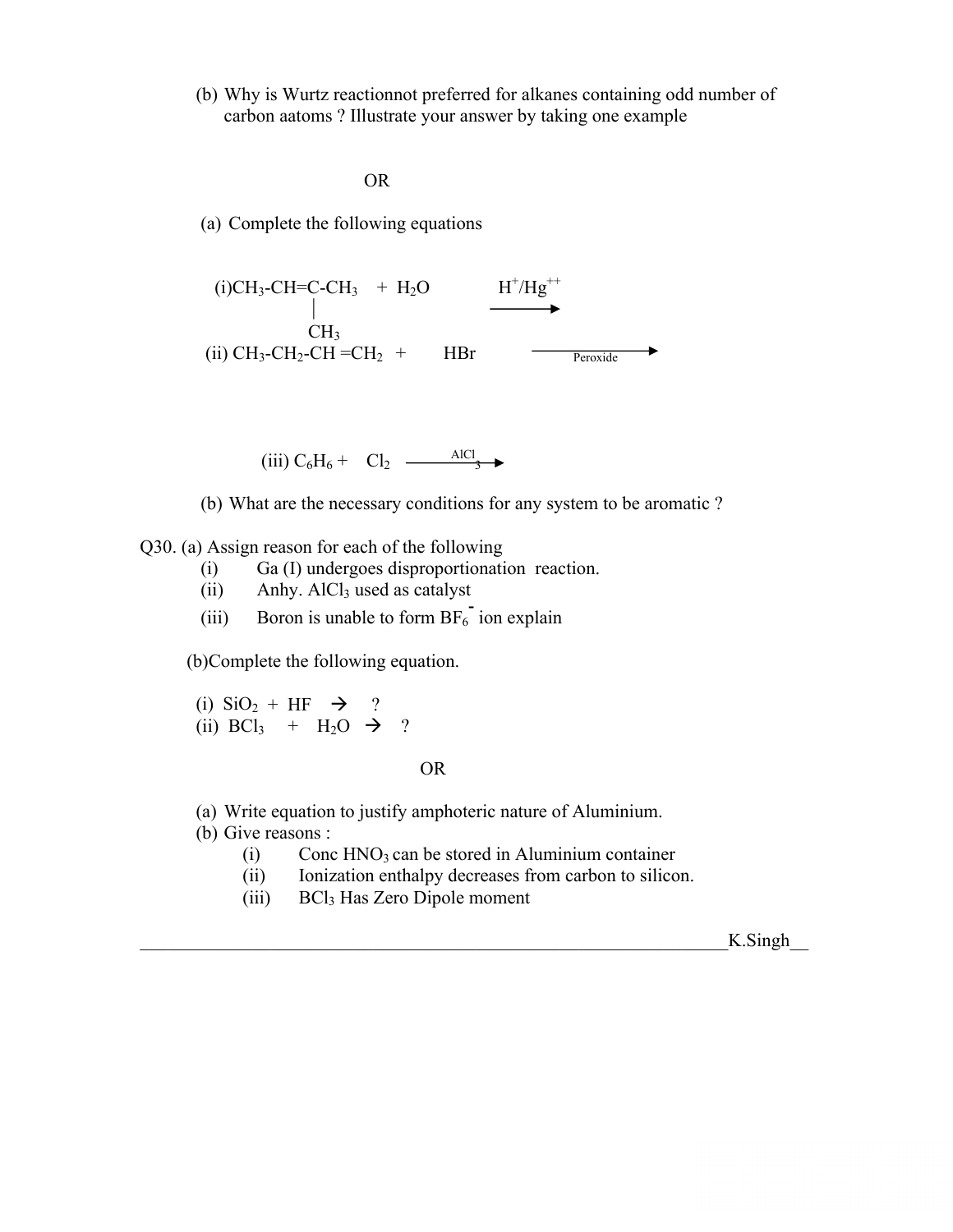# **Sample Question Paper (I) Marking scheme XI CHEMISTRY**

| $\mathbf{1}$   | 3s                                                                                                                                                                                                                                                                                                                                                                                                                          | 1            |
|----------------|-----------------------------------------------------------------------------------------------------------------------------------------------------------------------------------------------------------------------------------------------------------------------------------------------------------------------------------------------------------------------------------------------------------------------------|--------------|
| 2              | $Nm^{-1}$                                                                                                                                                                                                                                                                                                                                                                                                                   | 1            |
| 3              | Physical and chemical properties of elements are the periodic function<br>of their atomic number.                                                                                                                                                                                                                                                                                                                           | $\mathbf{1}$ |
| $\overline{4}$ | 2, Methyl-propan-2ol                                                                                                                                                                                                                                                                                                                                                                                                        | $\mathbf{1}$ |
| 5              | $\overline{\text{NH}_4}^+$ & $\overline{\text{NH}_2}^-$                                                                                                                                                                                                                                                                                                                                                                     | $\mathbf{1}$ |
| 6              | $\Delta G^0$ = -RT ln K                                                                                                                                                                                                                                                                                                                                                                                                     | 1            |
| $\overline{7}$ | Pent-2-en                                                                                                                                                                                                                                                                                                                                                                                                                   | $\mathbf{1}$ |
| 8              | $+3$                                                                                                                                                                                                                                                                                                                                                                                                                        | $\mathbf{1}$ |
| 9              | It is the Enthalpy change when One electron is added to isolated<br>gaseous neutral atom.<br>Both refer to the tendency of the atom of an element to attract electron<br>but electron gain enthalpy is the tendency of an atom to accept an<br>additional electron to form negative ion while electro negativity is the<br>tendency of an atom to attract the shared pair of electron towards itself<br>in a covalent bond. | $1+1$        |
| 10             | 1) Size of the atom<br>2) Screening effect                                                                                                                                                                                                                                                                                                                                                                                  | $1+1$        |
| 11             | Entropy is the measure of randomness of the system<br>The enthalpy of combustion of a substance is defined as the heat<br>change when one mole of substance is completely oxidized in air<br>OR<br>The total amount of heat absorbed or evolved in a reaction is same<br>wheather the reaction takes place in one step or in number of steps.                                                                               | $1+1$        |
|                | When carbon burns to form carbon dioxide directly in one step 393.5<br>$k$ mol <sup>-1</sup> of heat produced.<br>$C + O_2$ $\rightarrow$ $CO_2$ $\Delta H = -393.5$ kj mol <sup>-1</sup> k<br>While<br>(i) $C + \frac{1}{2}O_2 \rightarrow CO$ $\Delta H = -110.5$ kj mol <sup>-1</sup> k                                                                                                                                  | 1            |
|                | (ii) CO + $\frac{1}{2}$ O <sub>2</sub> $\rightarrow$ CO <sub>2</sub> $\Delta H = -283.0$ kj mol <sup>-1</sup> k<br>sum of (i) & (ii) is same (-393.5 kj mol <sup>-1</sup> k) when the reaction takes<br>place directly in one step                                                                                                                                                                                          | $\mathbf{1}$ |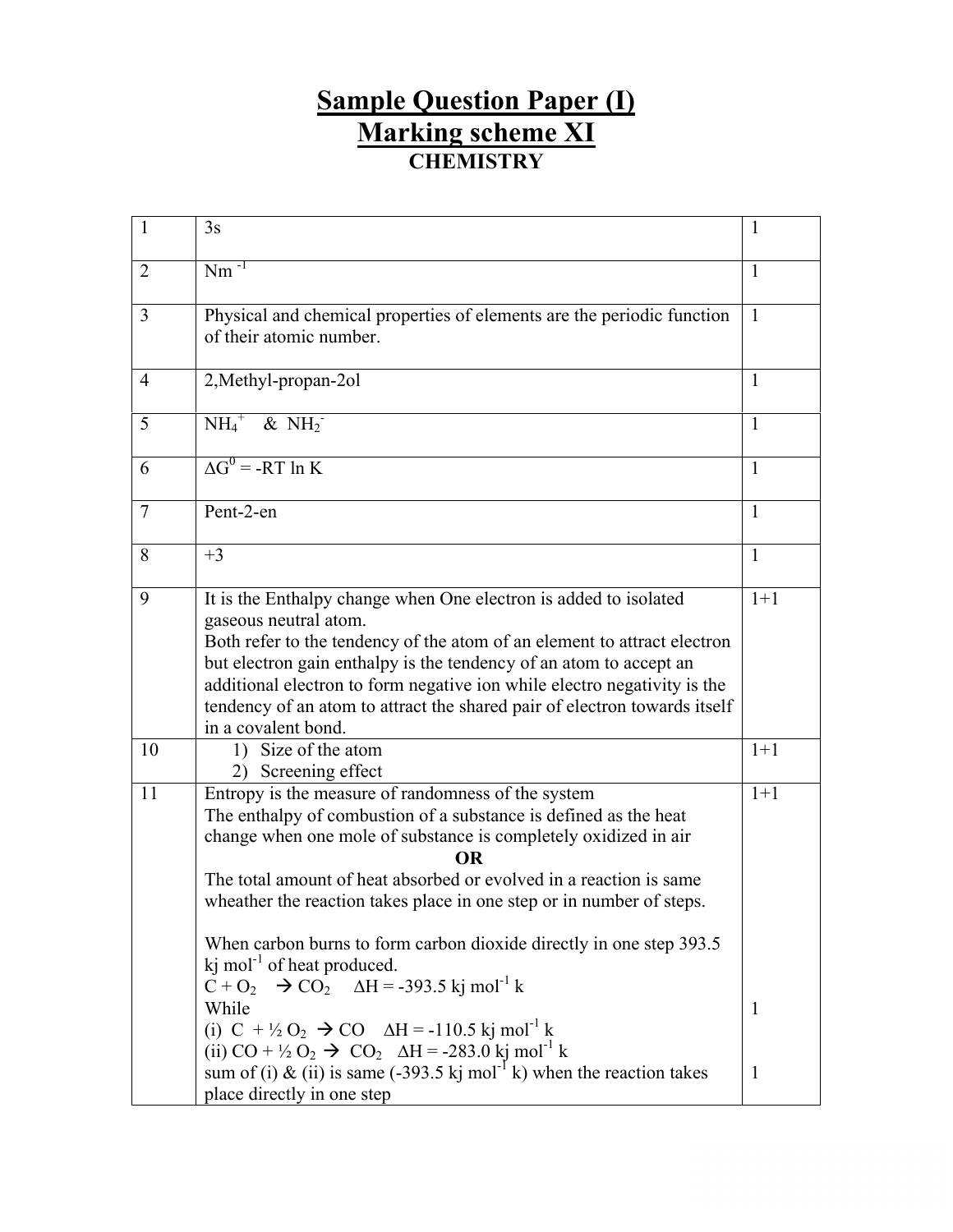| 12 | Be does not react with water even at high temperature                                                                                                                                                            | $\mathbf{1}$  |
|----|------------------------------------------------------------------------------------------------------------------------------------------------------------------------------------------------------------------|---------------|
|    | $Mg + H_2O \rightarrow MgO + H_2$                                                                                                                                                                                |               |
|    | BeO is amphoteric while oxide of other alkaline earth metal are basic                                                                                                                                            |               |
|    | in nature                                                                                                                                                                                                        |               |
|    | $BeO + 2HCl \rightarrow BeCl_2 + H_2O$                                                                                                                                                                           | 1             |
|    | $BeO + 2NaOH \rightarrow Na2BeO2 + H2O$                                                                                                                                                                          |               |
| 13 | $(i)CH_3-CH(OH)CH_3$                                                                                                                                                                                             | $1+1$         |
|    |                                                                                                                                                                                                                  |               |
|    | (ii) $CH_3$ -CH <sub>2</sub> -CH <sub>2</sub> -CH <sub>2</sub> + NaBr                                                                                                                                            |               |
| 14 | Correct reasons (i) Due to inert pair effect                                                                                                                                                                     | $1+1$         |
|    | (ii) trigonal planner structure (sp2 hybridization)                                                                                                                                                              |               |
| 15 | $+$                                                                                                                                                                                                              | $\frac{1}{2}$ |
|    | $MnO_4$ + 8H + 5e $\rightarrow$ Mn <sup>2+</sup> + 4H <sub>2</sub> O ) x2                                                                                                                                        |               |
|    | $SO_2 + 2H_2O \rightarrow HSO_4 + 3H^+ + 2e^-$ x5                                                                                                                                                                | $\frac{1}{2}$ |
|    |                                                                                                                                                                                                                  |               |
|    | $2MnO_4 + 5SO_2 + 2H_2O + H^+ \rightarrow 2Mn^{2+} + 5HSO_4$                                                                                                                                                     | 1             |
| 16 | No. of lines when electron from nth shell drops to                                                                                                                                                               | $\mathbf{1}$  |
|    | ground state = $n(n-1)/2$                                                                                                                                                                                        |               |
|    | $= 6(6-1)/2 = 15$                                                                                                                                                                                                | $\mathbf{1}$  |
|    | $6\rightarrow 5$ $5\rightarrow 4$ $4\rightarrow 3$ $3\rightarrow 2$ $2\rightarrow 1$<br>$6\rightarrow 4$ $5\rightarrow 3$ $4\rightarrow 2$ $3\rightarrow 1$                                                      |               |
|    | $6\rightarrow 3$ $5\rightarrow 2$ $4\rightarrow 1$                                                                                                                                                               |               |
|    | $6\rightarrow 2$ $5\rightarrow 1$                                                                                                                                                                                |               |
|    | $6\rightarrow 1$                                                                                                                                                                                                 |               |
|    | 5 Lines<br>$4$ Lines $3$ Lines $2$ Lines $1$ Lines $= 15$ Lines                                                                                                                                                  |               |
|    |                                                                                                                                                                                                                  |               |
| 17 |                                                                                                                                                                                                                  | $\frac{1}{2}$ |
|    | $O_2 = KK$ {σ(2s) <sup>2</sup> σ*(2s) <sup>2</sup> σ(2p <sub>z</sub> ) <sup>2</sup> π(2p <sub>x</sub> ) <sup>2</sup> π(2p <sub>y</sub> ) <sup>2</sup> π*(2p <sub>x</sub> ) <sup>1</sup><br>$\pi^*(2p_v)^{\perp}$ |               |
|    |                                                                                                                                                                                                                  | $\frac{1}{2}$ |
|    | Bond Order = $2$<br>Paramagnetic                                                                                                                                                                                 |               |
|    | $O_2^{2} = KK \{ \sigma(2s)^2 \sigma^*(2s)^2 \sigma (2p_z)^2 \pi (2p_x)^2 \pi (2p_y)^2 \pi^*(2p_x)^2 \}$                                                                                                         | $\frac{1}{2}$ |
|    | $\pi^*(2p_v)^2$                                                                                                                                                                                                  |               |
|    | Bond Order = $1$ Diamagnetic                                                                                                                                                                                     |               |
|    |                                                                                                                                                                                                                  |               |
|    | $O_2$ is more stable than $O_2^2$ because its bond order is more                                                                                                                                                 | $\frac{1}{2}$ |
|    |                                                                                                                                                                                                                  |               |
| 18 | $(i)$ Due to low I.E                                                                                                                                                                                             | $1+1$         |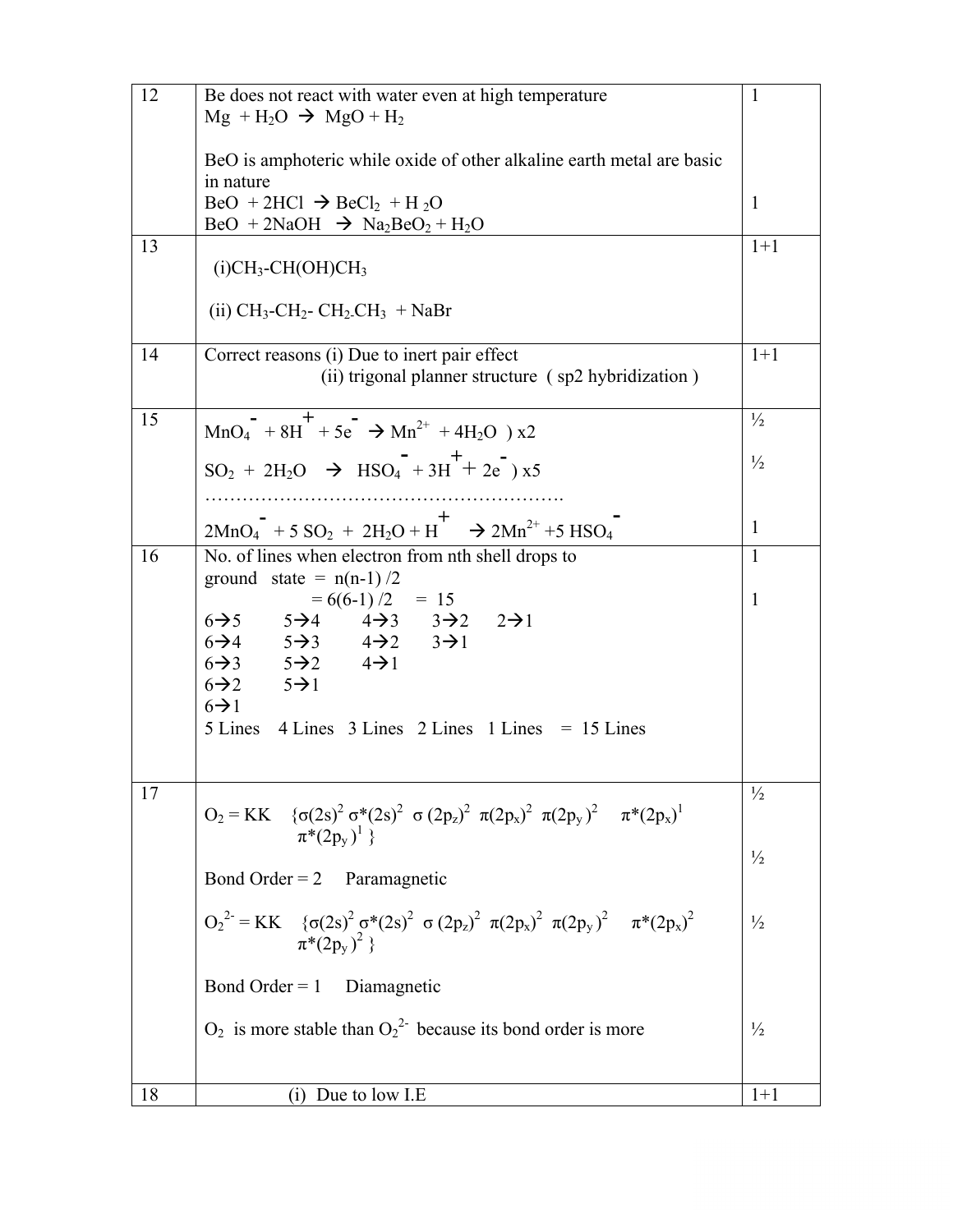|    | (ii) Due to solubility of pott. Bicarbonate                                                                                                                                                                                                                    |                             |
|----|----------------------------------------------------------------------------------------------------------------------------------------------------------------------------------------------------------------------------------------------------------------|-----------------------------|
| 19 | (i) $M = W_B x 1000/M_B x$ vol. of solution<br>$= 2.52 \times 1000 / 126 \times 250$                                                                                                                                                                           | $1 + 1$                     |
|    | $= 0.08 M$<br>(ii) (a) $3.29 \times 10^3$ (b) 0.0326                                                                                                                                                                                                           | $\frac{1}{2} + \frac{1}{2}$ |
| 20 | (i) No two electrons in an atom can have same value for                                                                                                                                                                                                        |                             |
|    | all four quantum numbers                                                                                                                                                                                                                                       |                             |
|    | (ii) Electronic configuration = $[Ar]$ 3d <sup>6</sup>                                                                                                                                                                                                         | $1 + 1$                     |
|    | no. of unpaired electron -4                                                                                                                                                                                                                                    |                             |
| 21 | (i) C (s) + O <sub>2(g)</sub> $\rightarrow$ CO <sub>2(g)</sub> $\Delta H = -393.5$ kj mol <sup>-1</sup>                                                                                                                                                        | $\mathbf{1}$                |
|    | (ii) H <sub>2 (g)</sub> + $\frac{1}{2}$ O <sub>2(g)</sub> $\rightarrow$ H <sub>2</sub> O (g) $\Delta H = -241.8 \text{ kj mol}^{-1}$<br>(iii) C (s) + H <sub>2 (g)</sub> $\rightarrow$ C <sub>2</sub> H <sub>4(g)</sub> $\Delta H = +52.3 \text{ kj mol}^{-1}$ |                             |
|    |                                                                                                                                                                                                                                                                |                             |
|    | Our aim is                                                                                                                                                                                                                                                     |                             |
|    | $C_2H_{4(g)}$ + 3O <sub>2(g)</sub> $\rightarrow$ 2 CO <sub>2(g)</sub> + 2H <sub>2</sub> O <sub>(g)</sub> $\Delta H = ?$                                                                                                                                        |                             |
|    |                                                                                                                                                                                                                                                                | 1                           |
|    | $2 \times$ eq (i) +2 x eq (ii) – eq (iii) gives                                                                                                                                                                                                                |                             |
|    | $C_2H_{4(g)}$ + 3O <sub>2(g)</sub> $\rightarrow$ 2 CO <sub>2(g)</sub> + 2H <sub>2</sub> O <sub>(g)</sub>                                                                                                                                                       |                             |
|    | $\Delta H = 2(-393.5) + 2(-241.8) - 52.3$                                                                                                                                                                                                                      | $\mathbf{1}$                |
|    | $= 1322.9$ kj / mol                                                                                                                                                                                                                                            |                             |
| 22 | Because it combines with hemoglobin to form<br>(a)                                                                                                                                                                                                             | $\mathbf{1}$                |
|    | $0XY-$<br>hemoglobin while $CO2$ does'nt                                                                                                                                                                                                                       |                             |
|    | Due to high level of the oxides of sulphur and nitrogen<br>(b)                                                                                                                                                                                                 | $\mathbf{1}$                |
|    | so the monuments slowly eaten away and marble gets                                                                                                                                                                                                             |                             |
|    | lustreless                                                                                                                                                                                                                                                     |                             |
|    | Methyl iso cyanide & Biochemical oxygen demand<br>(c)                                                                                                                                                                                                          | $\frac{1}{2} + \frac{1}{2}$ |
| 23 | (i)Electrophiles are the positively charged or electron deficient species                                                                                                                                                                                      | $1\frac{1}{2}$              |
|    | $AlCl3 NO2+$                                                                                                                                                                                                                                                   |                             |
|    | (ii) compounds having same molecular formula but differ in the                                                                                                                                                                                                 |                             |
|    | position of functional group.                                                                                                                                                                                                                                  | $1\frac{1}{2}$              |
|    |                                                                                                                                                                                                                                                                |                             |
|    |                                                                                                                                                                                                                                                                |                             |
|    | $CH_3$ -CH(OH)-CH <sub>3</sub> & CH <sub>3</sub> -CH <sub>2</sub> -CH <sub>2</sub> -OH                                                                                                                                                                         |                             |
|    |                                                                                                                                                                                                                                                                |                             |
|    |                                                                                                                                                                                                                                                                |                             |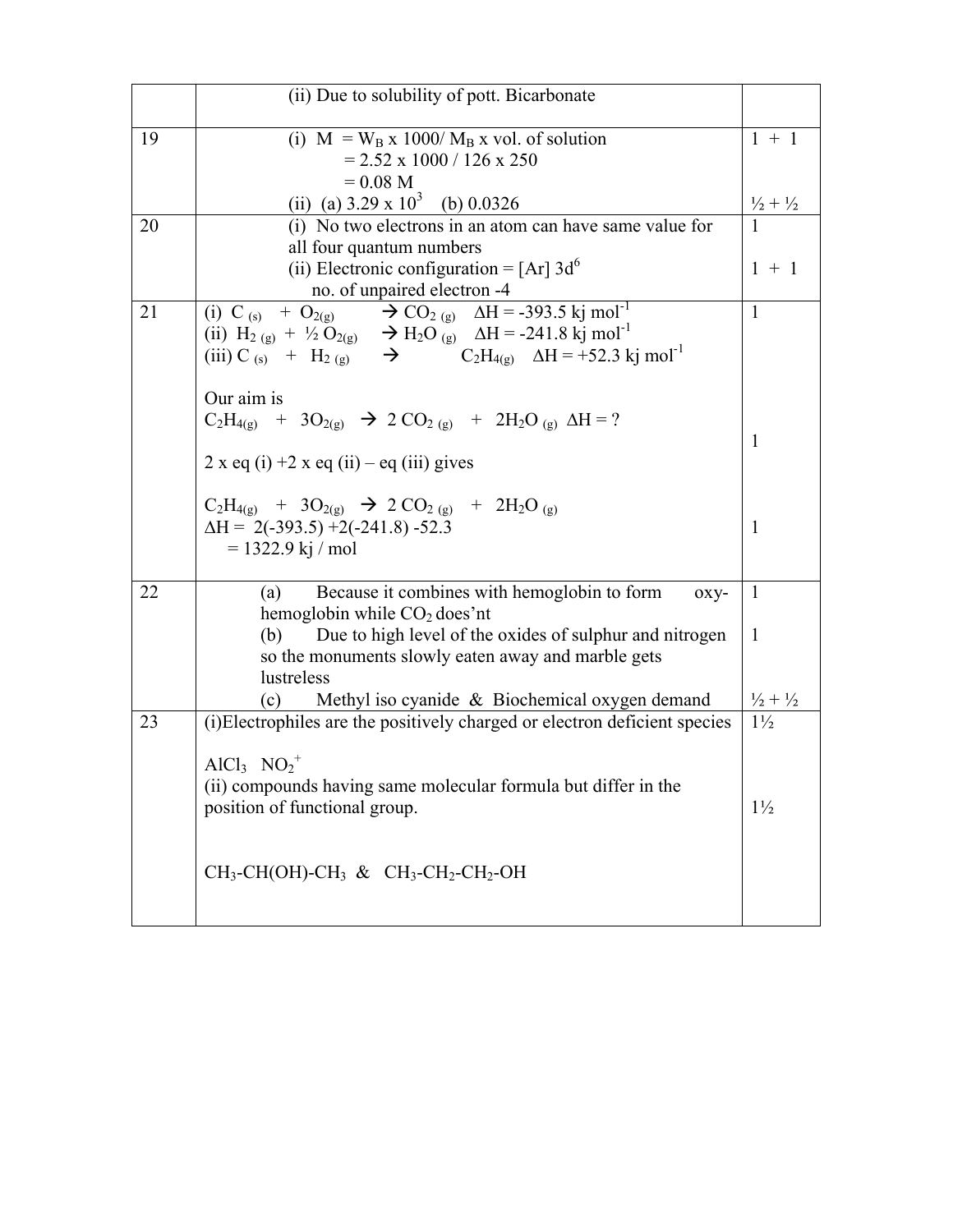| 24 | To determine the volume of $H_2SO_4$ used                                             | $1+1+1$        |
|----|---------------------------------------------------------------------------------------|----------------|
|    | Volume of acid taken = 100 mL of M/10 $H_2SO_4 = 10$ mL of 1M                         |                |
|    | $H_2SO_4$                                                                             |                |
|    | Volume of alkali used for neutralization of excess acid $\equiv$ 160 mL of            |                |
|    | $M/10$ NaOH = 16 mL of 1M NaOH                                                        |                |
|    | Now 1 mole of acid neutralizes 2 mole of NaOH                                         |                |
|    | So 16 ml of NaOH $\equiv$ 8 mL of H <sub>2</sub> SO <sub>4</sub>                      |                |
|    | Volume of acid used by ammonia = $10 - 8 = 2$ mL                                      |                |
|    | To determine the percentage of nitrogen                                               |                |
|    |                                                                                       |                |
|    | 1 mole of $H_2SO_4$ neutralizes 2 mole of NH <sub>3</sub>                             |                |
|    | 2 mL of 1M of $H_2SO_4 \equiv 4$ mL of 1M NH <sub>3</sub>                             |                |
|    | but 1000 mL of 1M NH <sub>3</sub> contain Nitrogen = 14 g                             |                |
|    | Then 4 mL of 1M NH <sub>3</sub> will contain Nitrogen = $14 \times 4 / 1000 = 0.056g$ |                |
|    | But this much of amount of nitrogen is present in $0.50$ g of the organic             |                |
|    | compound                                                                              |                |
|    | Then % of N <sub>2</sub> = $(0.056 / 0.5)$ x100 = 11.2 %                              |                |
|    |                                                                                       |                |
|    | Alternate Method:                                                                     |                |
|    | 1.4 x Molarity of acid x basicity of acid x vol of acid used                          |                |
|    | % of $N_2$ = ---------------------------                                              |                |
|    | Mass of substance taken                                                               |                |
|    |                                                                                       |                |
|    | $1.4 \times 1 \times 2 \times 2$ mL                                                   |                |
|    |                                                                                       |                |
|    | $0.50$ g                                                                              |                |
|    |                                                                                       |                |
|    |                                                                                       |                |
|    |                                                                                       |                |
| 25 | (i) Low ionization energy of metal                                                    | $1\frac{1}{2}$ |
|    | (ii) High electron gain enthalpy of non metal                                         |                |
|    | (iii) High Lattice enthalpy                                                           |                |
|    |                                                                                       |                |
|    |                                                                                       |                |
|    |                                                                                       |                |
|    | Shape of ammonia molecule is Pyramidal hybridization is                               |                |
|    | sp3, Bond angle is $107^0$                                                            | $1\frac{1}{2}$ |
|    |                                                                                       |                |
| 26 | (a) $d = MP/RT$                                                                       |                |
|    | At STP Preassure is 1bar and temp is equal to 273K                                    | 1              |
|    |                                                                                       |                |
|    |                                                                                       |                |
|    | $d_1/d_2 = P_1T_2/P_2T_1$                                                             | 1              |
|    | $d_2 = 5.46 \times 300 \times 1$ bar / 273 x 2 bar                                    |                |
|    | $=$ 3 gm/ dm3                                                                         | 1              |
|    |                                                                                       |                |
|    |                                                                                       |                |
|    | <b>OR</b>                                                                             | 1              |
|    | vander wall parameter a is the measure of<br>(a)                                      |                |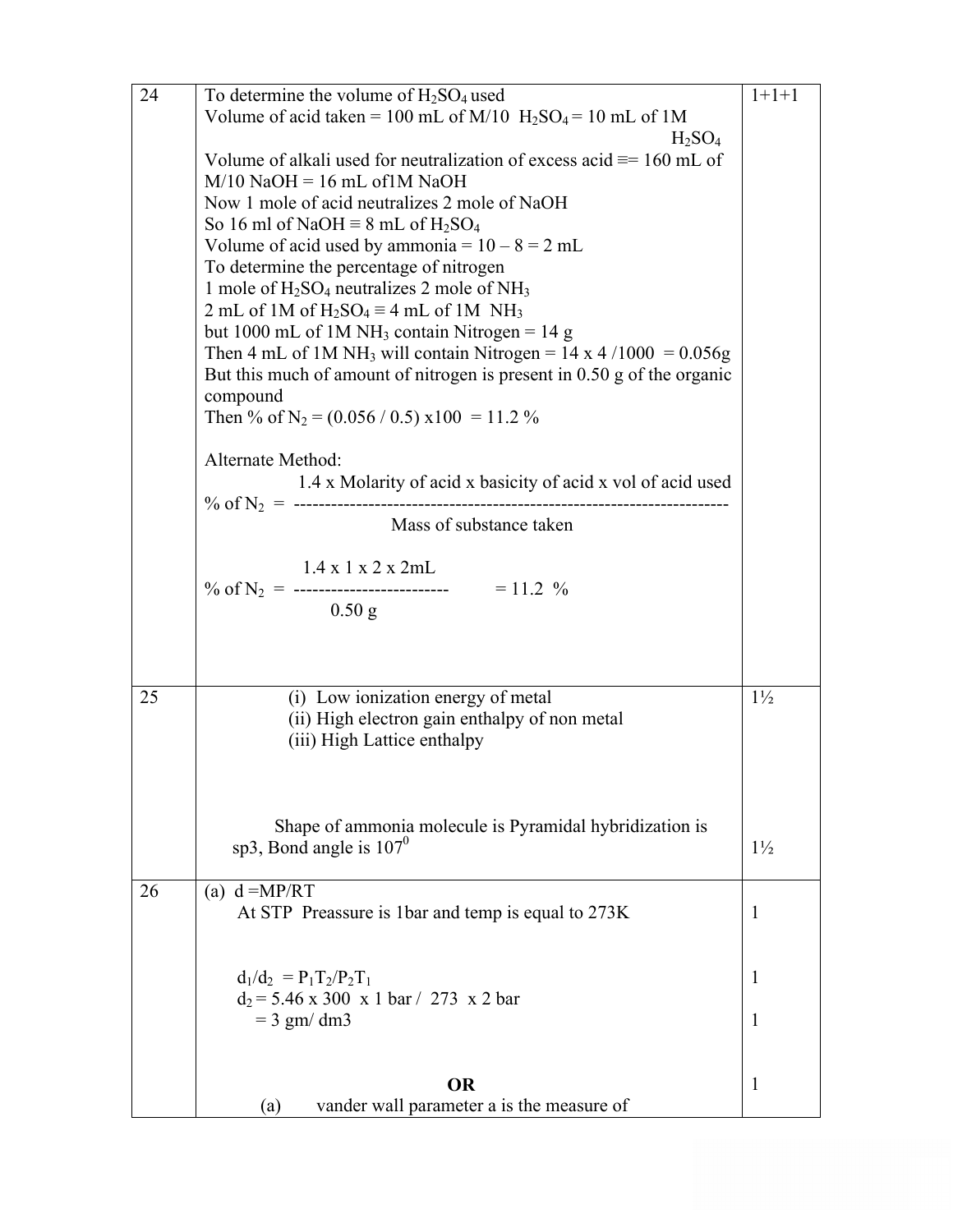|    | intermolecular forces while b is the measure of effective size                                                                                                                                                                                                              |                             |
|----|-----------------------------------------------------------------------------------------------------------------------------------------------------------------------------------------------------------------------------------------------------------------------------|-----------------------------|
|    | of gaseous molecules                                                                                                                                                                                                                                                        |                             |
|    | Unit of $a = bar 1t^3$ mol <sup>-2</sup>                                                                                                                                                                                                                                    | $\frac{1}{2} + \frac{1}{2}$ |
|    | Unit of $b =$ 1t mol <sup>-1</sup>                                                                                                                                                                                                                                          |                             |
|    |                                                                                                                                                                                                                                                                             | 1                           |
|    | (b) volume of the gas will be zero which is not possible                                                                                                                                                                                                                    |                             |
| 27 | (i) Temporary and permanent hardness is due to presence<br>of bicarbonates chlorides and sulphates of Ca & Mg<br>(ii) Ion exchange resins are giant organic molecules of high<br>molecular masses. These are of two types<br>Cation exchange resin $&$ Anion exchange resin | $\mathbf{1}$                |
|    | $2R-COO H^{+} + CaCl_{2} \rightarrow (RCOO)_{2}Ca + 2H^{+} + 2Cl^{-}$                                                                                                                                                                                                       | $\mathbf{1}$                |
|    | $R-NH_3^+OH^-$ + Cl $\rightarrow R-NH_3^+Cl^-$ + OH                                                                                                                                                                                                                         | 1                           |
|    | $H^+ + OH^- \rightarrow H2O$                                                                                                                                                                                                                                                |                             |
|    |                                                                                                                                                                                                                                                                             |                             |
| 28 |                                                                                                                                                                                                                                                                             | $\mathbf{1}$                |
|    | (i) Suppression of degree of dissociation of weak<br>(a)                                                                                                                                                                                                                    |                             |
|    | electrolyte in presence of similar type of ion is called                                                                                                                                                                                                                    |                             |
|    | common ion effect<br>(ii) Negative logarithm of Hydrogen ion concentration is                                                                                                                                                                                               | 1                           |
|    | called P <sup>H</sup>                                                                                                                                                                                                                                                       | 1                           |
|    | (iii) Equilibrium in which reactants and products are in two                                                                                                                                                                                                                |                             |
|    | or more than two phases                                                                                                                                                                                                                                                     |                             |
|    | (b)                                                                                                                                                                                                                                                                         |                             |
|    | $2\text{HI}(\text{g}) \quad \leftrightarrow$<br>$H_2(g)$ +<br>$I_2(g)$<br>$0.2$ atm<br>$0$ atm<br>Initial preassure<br>$0$ atm<br>At Equilibrium<br>$0.04$ atm<br>$0.16/2$ atm<br>$0.16/2$ atm<br>$= 0.08$ atm<br>$= 0.08$ atm                                              | $\frac{1}{2}$               |
|    | $Kp = P(H_2) \times P(I_2) / P^2(HI)$                                                                                                                                                                                                                                       | $\frac{1}{2}$               |
|    | $= 0.08 \times 0.08 / (0.04)^2$                                                                                                                                                                                                                                             | 1                           |
|    | $Kp = 4.0$                                                                                                                                                                                                                                                                  |                             |
|    | <b>OR</b><br>Applications of equilibrium constant                                                                                                                                                                                                                           |                             |
|    | predicting the extent of reactions<br>(i)<br>(ii)<br>predicting direction of reactions<br>if $Q = K$ the reaction is in equilibrium<br>$Q > K$ reaction will proceed in backward direction                                                                                  | $1+1$                       |
|    | $Q \le K$ reaction will proceed in forward direction                                                                                                                                                                                                                        |                             |
|    | (b) $Kc = (CO2)g$                                                                                                                                                                                                                                                           | $\mathbf{1}$                |
|    | (c) (i) No effect of catalyst                                                                                                                                                                                                                                               |                             |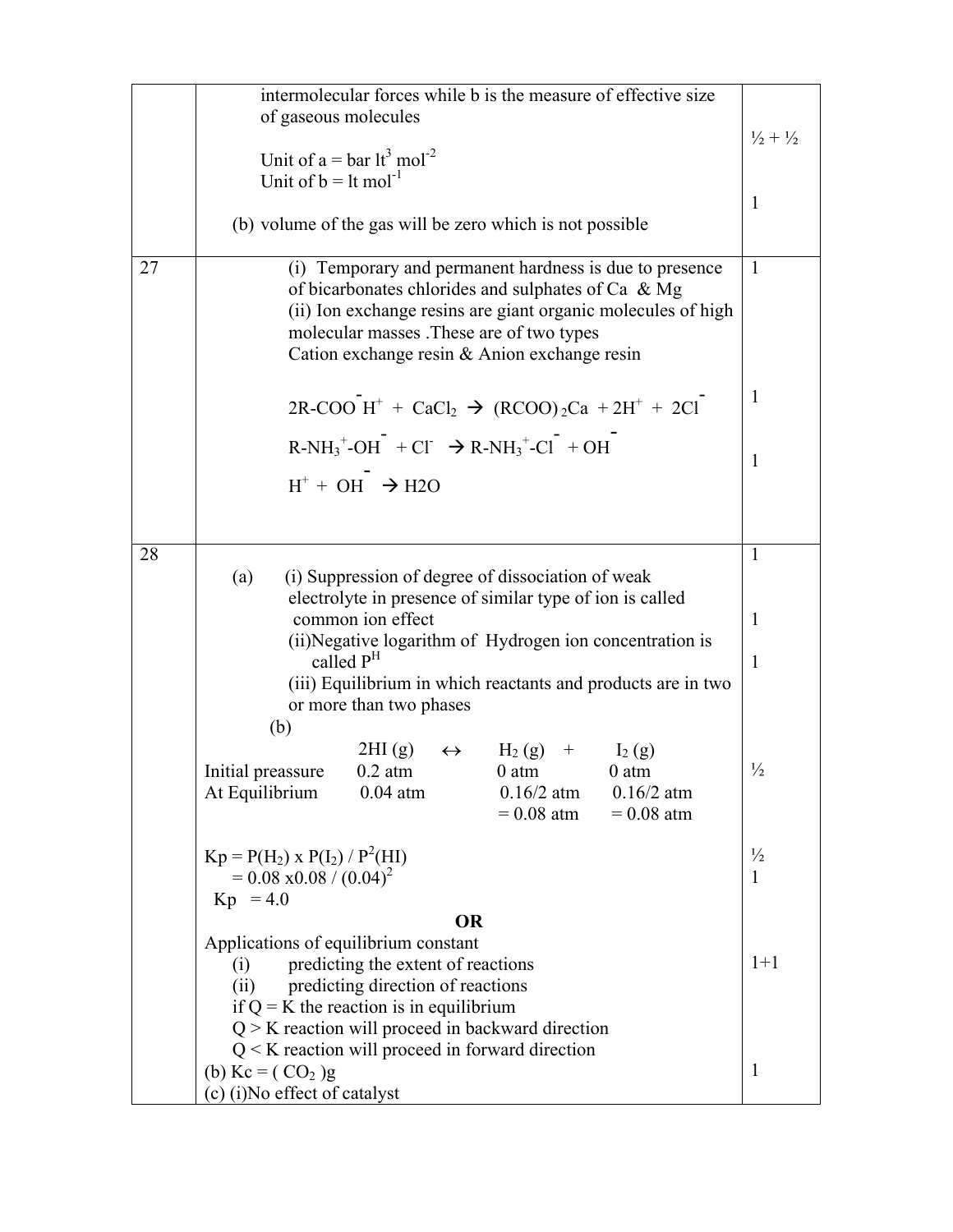|    | (ii) equilibrium will shift towards backward direction                                                         | $1+1$             |
|----|----------------------------------------------------------------------------------------------------------------|-------------------|
|    |                                                                                                                |                   |
| 29 | (a)                                                                                                            |                   |
|    | $(i)$ Ethanal & Butanal<br>$(ii)$ Pentan-2-one & methanal                                                      | $\mathbf{1}$<br>1 |
|    | (b) for alkanes containing odd number of carbon atoms a mixture of                                             |                   |
|    | two alkyl halide has to be used since two alkyl halide can react in                                            | 3                 |
|    | three different ways therefor e gives mixture of three alkane.                                                 |                   |
|    | $CH_3-Br + Br-CH_2-CH_3 \rightarrow CH_3-CH_2-CH_2$                                                            |                   |
|    | $CH_3-Br + Br - CH_3 \rightarrow CH_3 - CH_3$                                                                  |                   |
|    | $CH_3\text{-}CH_2\text{-}Br + Br\text{-}CH_2\text{-}CH_3 \rightarrow CH_3\text{-}CH_2\text{-}CH_2\text{-}CH_3$ |                   |
|    | <b>OR</b>                                                                                                      |                   |
|    |                                                                                                                |                   |
|    | (i) $CH_3$ -CH <sub>2</sub> C(OH)-CH <sub>3</sub><br>(a)                                                       | 1                 |
|    | CH <sub>3</sub>                                                                                                | 1                 |
|    | (ii) $CH_3$ -CH <sub>2</sub> - CH <sub>2</sub> - CH <sub>2</sub> Br                                            |                   |
|    | (iii)                                                                                                          |                   |
|    |                                                                                                                | 1                 |
|    |                                                                                                                |                   |
|    | (b) (i) it should have a single cyclic cloud of delocalized pi                                                 |                   |
|    | electrons above and below the plane of the molecule                                                            | $\overline{2}$    |
|    | (ii) It should be planner                                                                                      |                   |
|    | $(iii)$ it should have 2,6,10,14 pi electrons                                                                  |                   |
| 30 | (i) Because its $+3$ oxidation state is more stable<br>(a)                                                     | $1+1+1$           |
|    | $Ga+$<br>$\rightarrow$ Ga + Ga <sup>+3</sup>                                                                   |                   |
|    | (ii) It is a lewis acid<br>(iii) Due to absence of d orbital                                                   |                   |
|    | $(i)$ H <sub>2</sub> SiF <sub>6</sub><br>(b)                                                                   | $1+1$             |
|    | $(ii) H_3BO_3 + 3HCl$                                                                                          |                   |
|    | <b>OR</b>                                                                                                      |                   |
|    | (a) 2A1 + 6HCl $\rightarrow$ 2Al <sup>3+</sup> + 6Cl + 3 H <sub>2</sub>                                        |                   |
|    | $Al + 2NaOH \rightarrow Na2AlO2 + H2$                                                                          | $1+1$             |
|    |                                                                                                                |                   |
|    | (b) (i) It forms aluminium oxide on the surface so Al become<br>passive                                        | $1+1+1$           |
|    | (ii) Due to increase in Size                                                                                   |                   |
|    | (iii) due to trigonal planner geometry                                                                         |                   |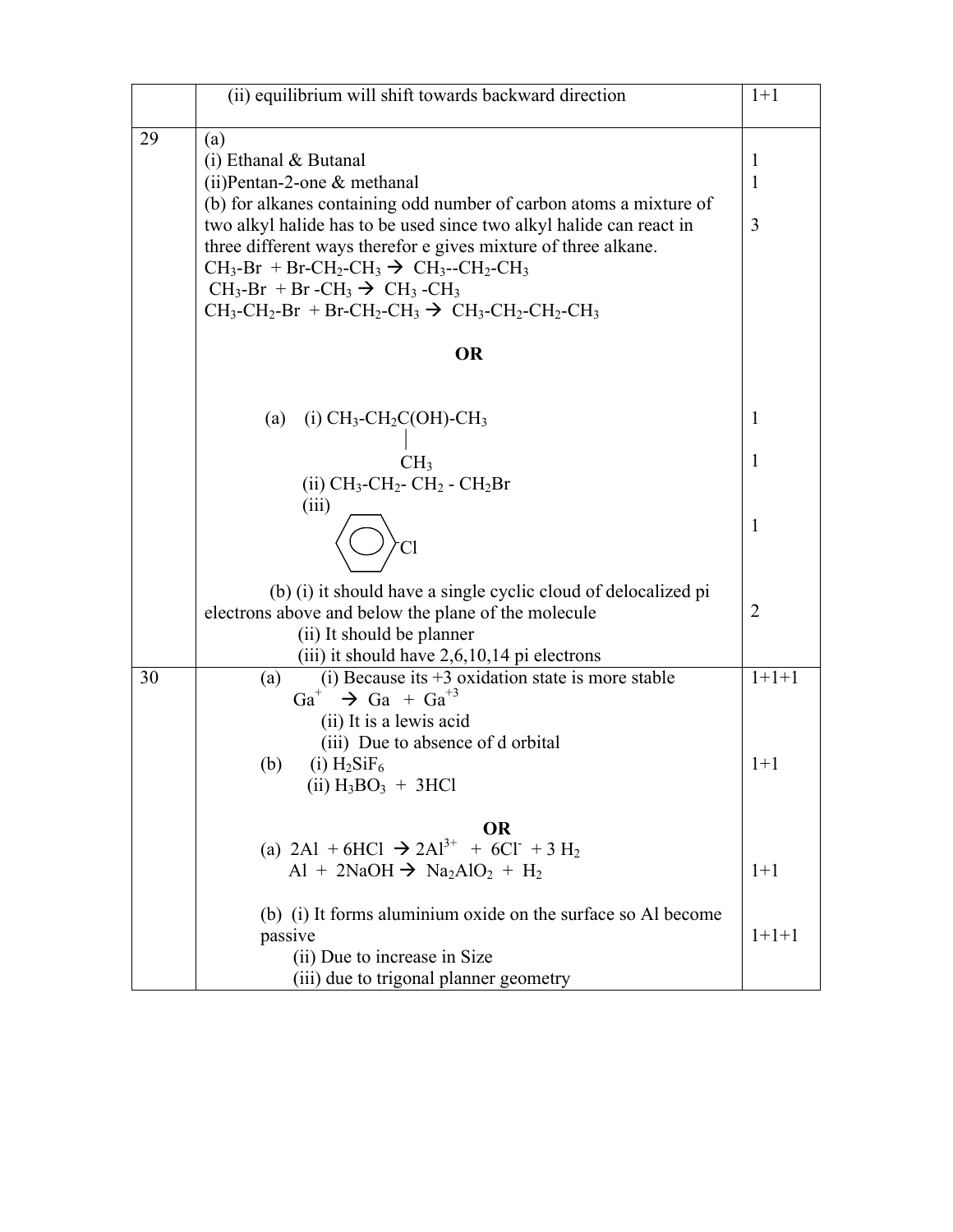# **SAMPLE QUESTION PAPER (III) Class – XI**

SUB :-

**CHEMISTRY** M.M. 70

Max Time 3hrs

General Instructions :

All Questions are Compulsory.

(i) Q.No 1 to 5 are very short answer questions, carrying 1 mark each. Answer them in about one Sentence.

(ii) Q. no. 6 to 12 are short answer questions, carrying 2 marks each. Answer them in about 30words.

(iii) Q. no. 13 to 24 are short answer questions of 3 marks each. Answer them in about 40 words.

(iv) Q. no. 25 to 27 are long answer questions of 5 marks each. Answer them in above 70 words.

(v) Use log tables if necessary.

1. Calculate the amount of  $CO<sub>2</sub>$  produced when 1 mole of carbon is burnt in 16 g of dioxygen.

2. what are pesticides ?

3. Will Water boil at higher temperature at sea level or at the top of the mountain ?

4. Give an example of basic Buffer.

5. Write the electronic configuration of divalent ion of copper.

6. Write one chemical reaction to show the amphoteric nature of water.

7. Why is LiF insoluble in water?

8. Name the method which can be used to separate two compounds with different solubilities.

9.  $C_aCO_3$  reacts with ag Hcl to give Cacl<sub>2</sub> & co<sub>2</sub> according to reaction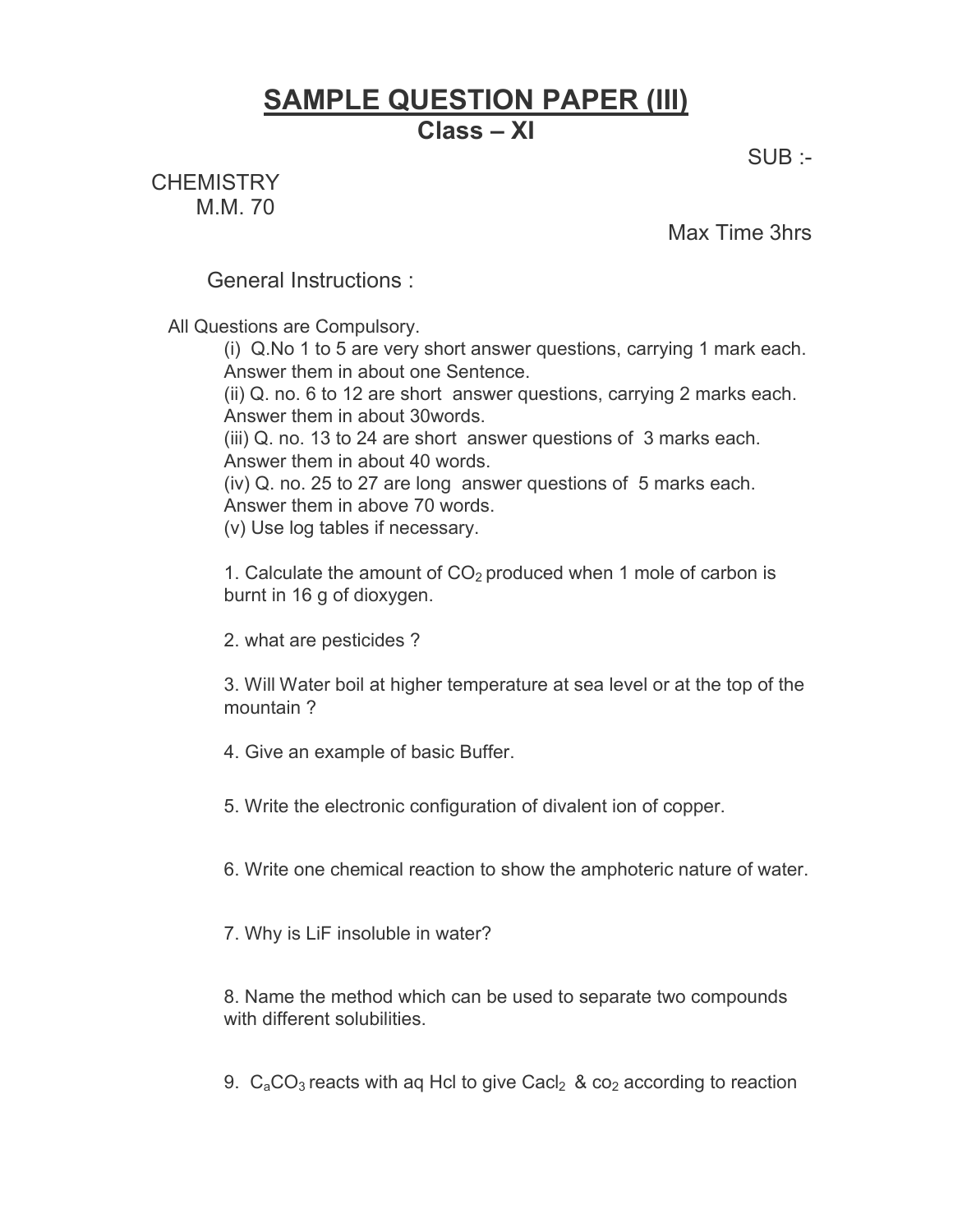(i) Caco3 (s) + 2Hcl(aq)-> Cacl2(aq)+Co2(g) + h2O(l)

(ii) What mass of Caco3 is required to completely react with 25ml of 0.75M Hcl.

10. (i) Select from the group of special which of them has smallest atomic Radi O $O^{-1}$  &  $O^{-2}$ .

(ii) Calculate the Oxidation state and covalent of Al in  $[A|(H_2O)_5]$  $ClI^{+2}$ 

11. Why Beryllium and magnesium have low electron gain enthalpy.

. Or Explain how various spectral line are produced when electric discharge is passed though gaseous hydrogen.?

- 12. (i) What are the possible value of 'm' for 3d orbital? (ii)Calculate the no. of electrons in  $H_2^+$  ion.
- 13. (i) write reaction involved in water gas shift reaction.
	- (ii) give one example each of ionic and covalent hydride.

14. The mobilities of alkali metal ion in aq solution follow the order Li<sup>+</sup><Na<sup>+</sup><Rb<sup>+</sup> <Cs<sup>+</sup>.Why?

- 15. Explain:
	- (i) Alkali metal impart characteristic colour to the flame.
	- (ii) Why Beryllium shows anamolous behavior.
- 16.(i) B(OH)3 is acid or base & why?

(ii)Aluminium forms  $[AlF_6]^3$ <sup>-</sup> While Boron does not form  $[BF_6]^3$ <sup>-</sup> why?

17. How will you account for lower atomic radii of Ga as compared to Al?

18. What is green chemistry?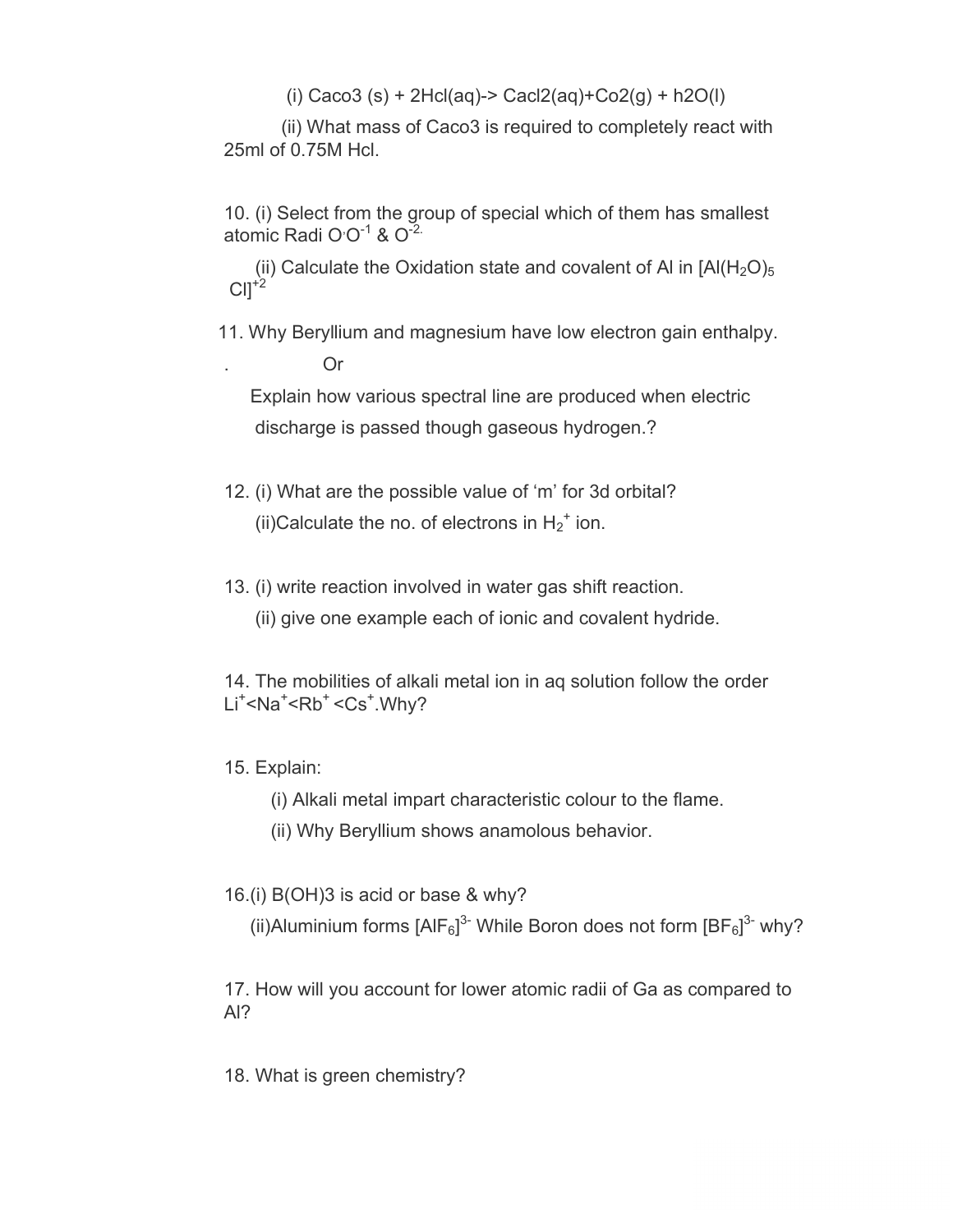19. A photon of wane length 4  $x10^{-7}$ m strikes on a metal surface, the work function of metal being 2.13ev calculate (i) energy of photon in ev

(ii) K.E. of emission (iii)Velocity of photo electron

 $(1 \text{ev} = 1.6020 \times 10^{-19} \text{ i}).$ 

20. Explain why ?

(a) Liquids like ether and acetone are kept in cool places.

(b) Why is it not possible to cool gas at O K?

(c) Which type of intermolecular forces exist between two non polar molecules?

21. Calculate the Enthalpy of formation of Benzene using the following date.

 $C_6H_6(e) + 15/2O_2(g) \rightarrow 6CO_2(g) + 3H_2O(e) \Delta_rH^2 = -3266KJ$ 

 $C(s)+O_{2}(g) \rightarrow CO_{2}(g)$   $\Delta_{r}H^{\circ} = -393.5$  KJ

 $H_2(g + \frac{1}{2}O_2(g)$  →  $H_2O(l)$   $\Delta_rH^o$  = -286KJ.

22.(i) Predict the sign of Entropy Change for  $I_2(g) \rightarrow I_2(s)$ 

- (ii) Evaporation of water though endothermic is spontaneous,Why ?
- (iii) Express the change in internal Energy of the system when no heat is absorbed but work is done. What type of wall the system has ?

23. Balance the Equation in basic medium by ion electron method.  $Cr(OH)<sub>3</sub> + IO<sub>3</sub><sup>-</sup> \rightarrow I<sup>-</sup> + CrO<sub>4</sub><sup>-2</sup>$ 

- 24. (a) What happens when?
- (i) Borax is heated
- (ii) Silicon dioxide is treated with Hydrogen fluoride
- (b) Identify  $PbO<sub>2</sub>$  as Acidic, basic or amphoteric.
- 25. What happens when?
- (i) Propene Undergoes Ozonlysis
- (ii) Benzene is alkylated in presence of anhy  $\text{AlCl}_3$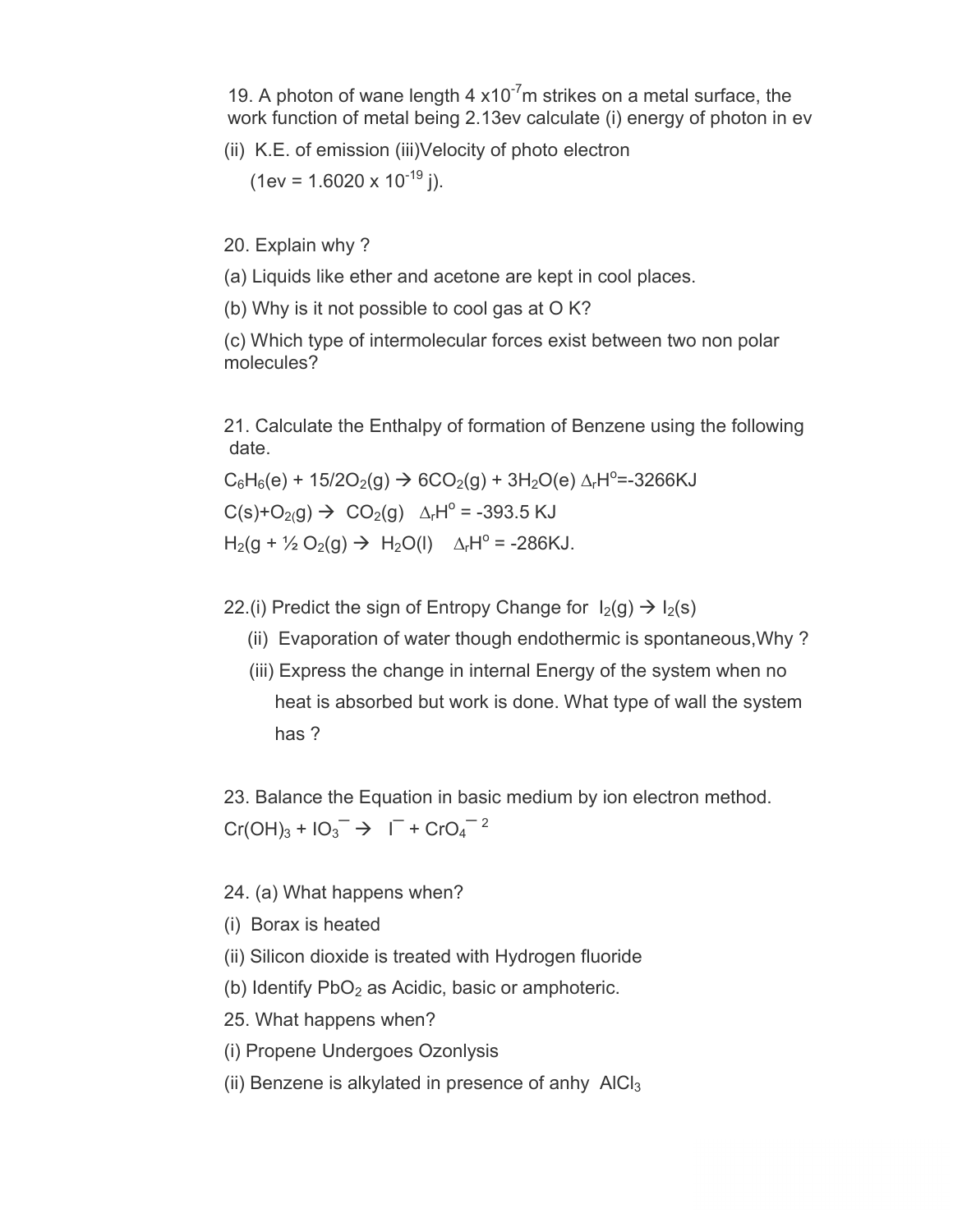(iii)Ethyl alcohol is heated in presence of  $H_2$  SO<sub>4</sub> at 443k.

26. Draw various resonating structures of Banzaledehyde & show its directive influence.

27. (i) Give bond line notation of Hexan1,6 dial.

(ii) Out of cis and trans 2,3 dichloro but-2en which is more polar and why?

(iii) Why is nitric acid added to sodium extract before adding silver nitrate for testing halogen?

28.(i) What is meant by hybridization of atomic Orbital? Discuss

Hybridization in case of Ethylene molecule.

(ii) Calculate the bond order in case of  $N_2^+$ 

OR

- (a) name the hybrid Orbitals used by carbon atom in the following molecule  $CH<sub>3</sub>$ -CHO.
- (b) What are Lewis Bases. Give example
- (c) Bond Angle of water is less than Ammonia Why?
- (d) BeH<sub>2</sub> has a Zero dipole moment although Be-H Bond is polar?
- (e) Calculate total no of sigma and pi bonds in  $CH<sub>3</sub>$ - CH =C=CH-C≡CH
- 29. Calculate the  $P<sup>H</sup>$  of 0.3 g of NaOH in 200ml of Solution.
- (ii) Which Indicator will be more suitable for the acid base titration of?  $NH_4OH$  &  $HNO_3$ .
- (iii) Predict in the reaction what will be Present in the greater amount (Reactant or Product) at Equilibrium.

 $Cl_2(g) + 2NO(g) \rightarrow 2NOCl(g)$  Kc = 3.7x10<sup>8</sup>.

Or

(a) Describe the effect of removal of  $CH<sub>3</sub>OH$  on the equilibrium of the reaction

 $2H_2(g) + CO(g) \leftrightarrow CH_3OH(I)$ 

(b) Calculate the solubility of AgCl(s) in pure water at  $25^{\circ}$ .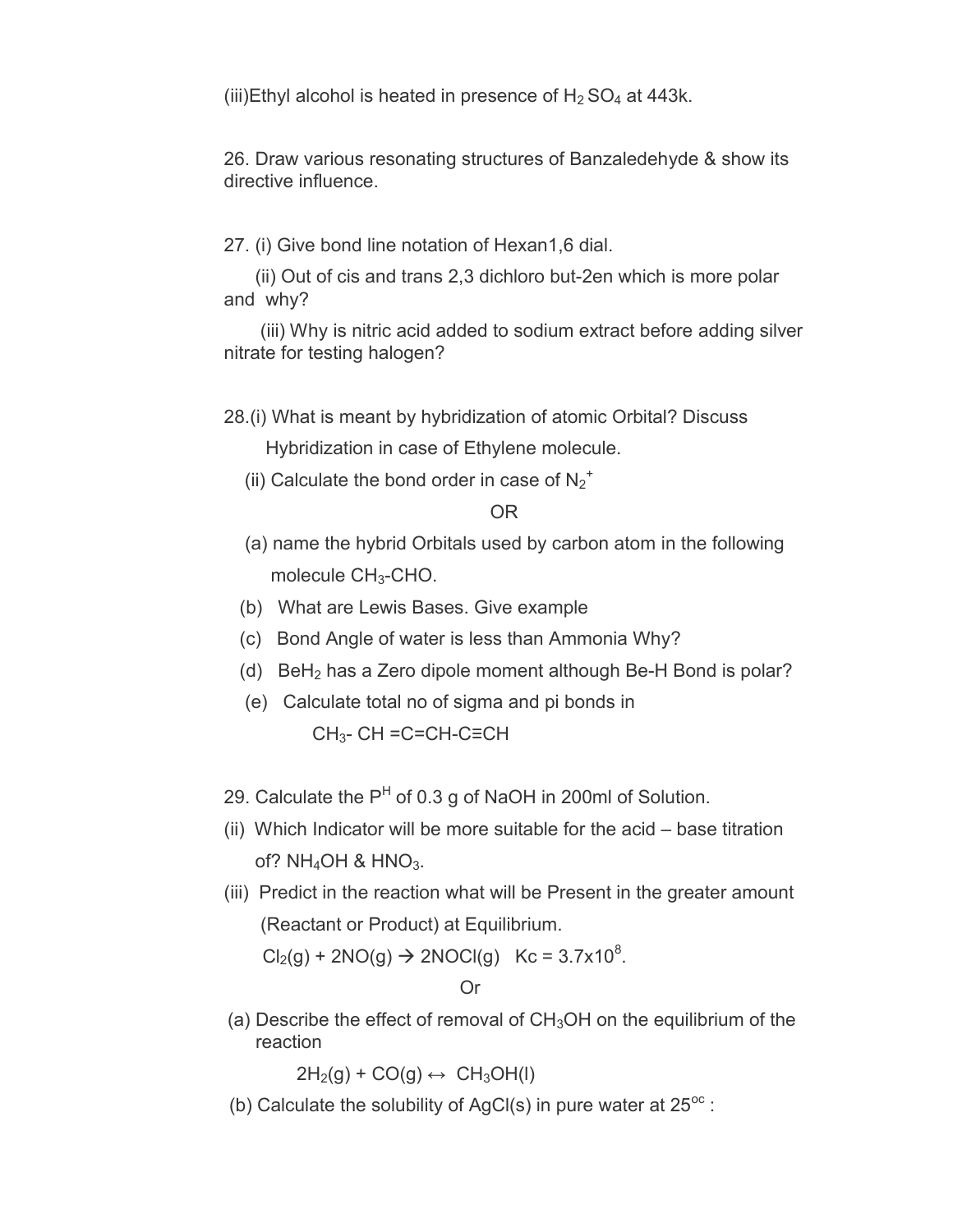Ksp AgCl =  $2.8 \times 10^{-10}$ 

(c) One mole of  $H_2O$  & one mole of CO are taken in 1L Vessel & is heated to 720K. At Equilibrium 40% water by mass reacts with CO according to Equation.

 $H<sub>2</sub>O(q) + CO(q) \rightarrow H<sub>2</sub>(q) + CO<sub>2</sub>(q)$ .

calculate the equilibrium Constant for the reaction .

30. (i)How will you convert Ethyne to Benzene?

(ii) Define cracking.

(iii) Why is Benzene stable although it contains three double bonds?

(iv) What type of isomerism exist between ethyl alcohol and diethyl ether?

(v) The boiling point of Alkanes decreases with branching.

OR

(a) How will you convert Benzene to :-

- (i) p-nitro,Bromobenzene
- (ii) p-nitrotoluene
- (iii) Acetophenone
- (b) Why does Benzene undergoes electrophillic substitution reactions easily and nucleophillic substitution with difficulty?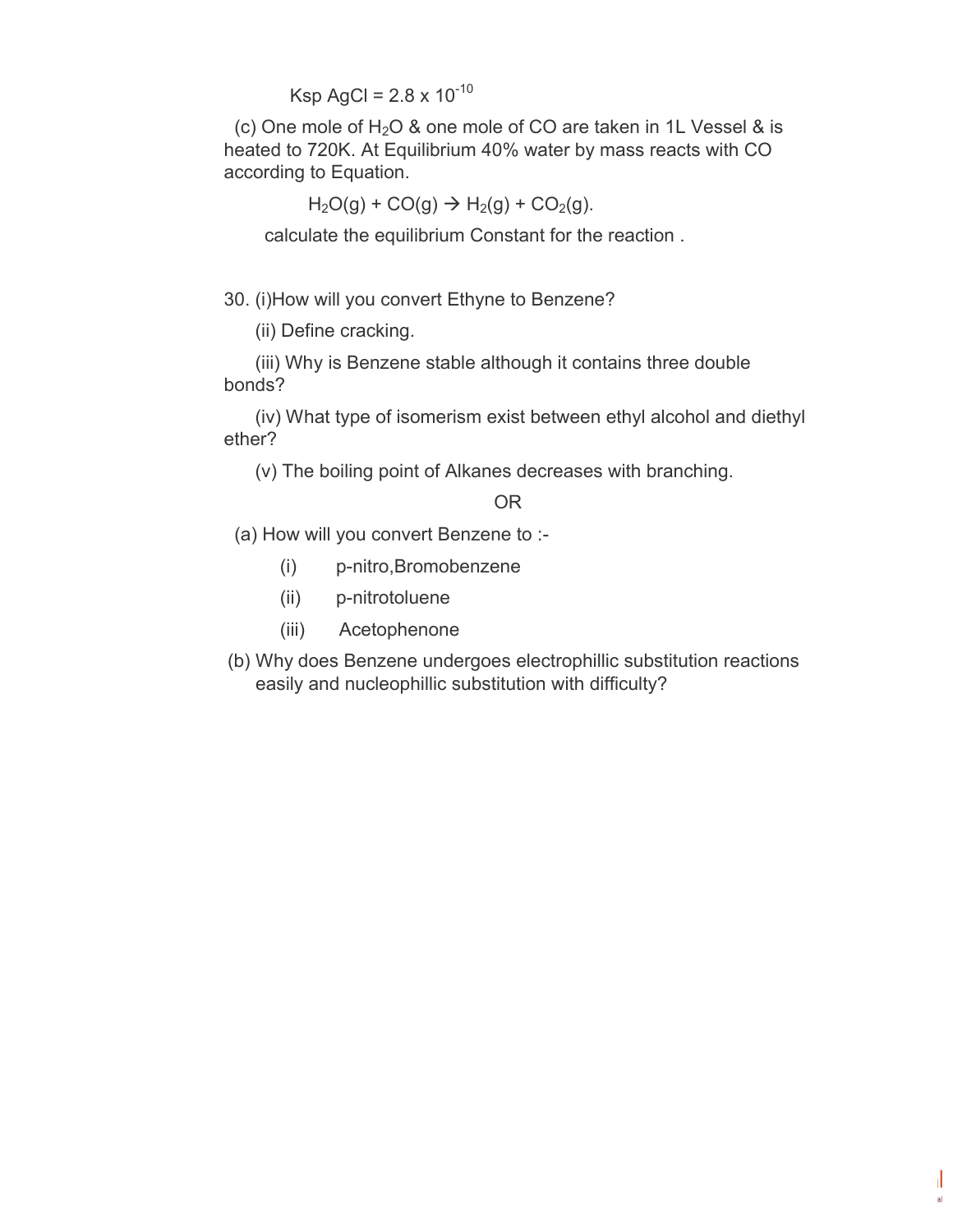## **Sample Question Paper (III) Marking scheme XI CHEMISTRY**

1.  $C + O_2 \rightarrow CO_2$ : 32g  $O_2$  gives  $-44g$  CO<sub>2</sub> so 16g will give 22g of  $CO<sub>2</sub>$ 1 2. those chemical which are used to destroy pests like rats, Parasites & fungi are called pesticides 1 3. At sea level where pressure is high 1 4. Mixture ofNH4Cl & NH4 OH. 1 5.  $3d^{9}$ 1 6.  $H_2O + H_2O \rightarrow H_3O^+ + OH^-$ 1 7. Due to covalent character 1 8. Crystallization 1 9. Acc<sup>n</sup> to Equation 100g CaCO<sub>3</sub> react with 73 g HCl Amount of HCl in 25ml of  $0.75M = 0.75 \times 36.5 \times 25 / 1000 = 0.6844$ 1 2mol Hcl =  $2x$  36.5 g of HCl react with 100g Caco<sub>3</sub> Than  $0.6844$  g of HCl will react completally with  $CaCO<sub>3</sub>$  $= 100 \times 0.6844 / 73$  $= 0.938$  g 1 10. (i) O

```
1
   (ii) +31
```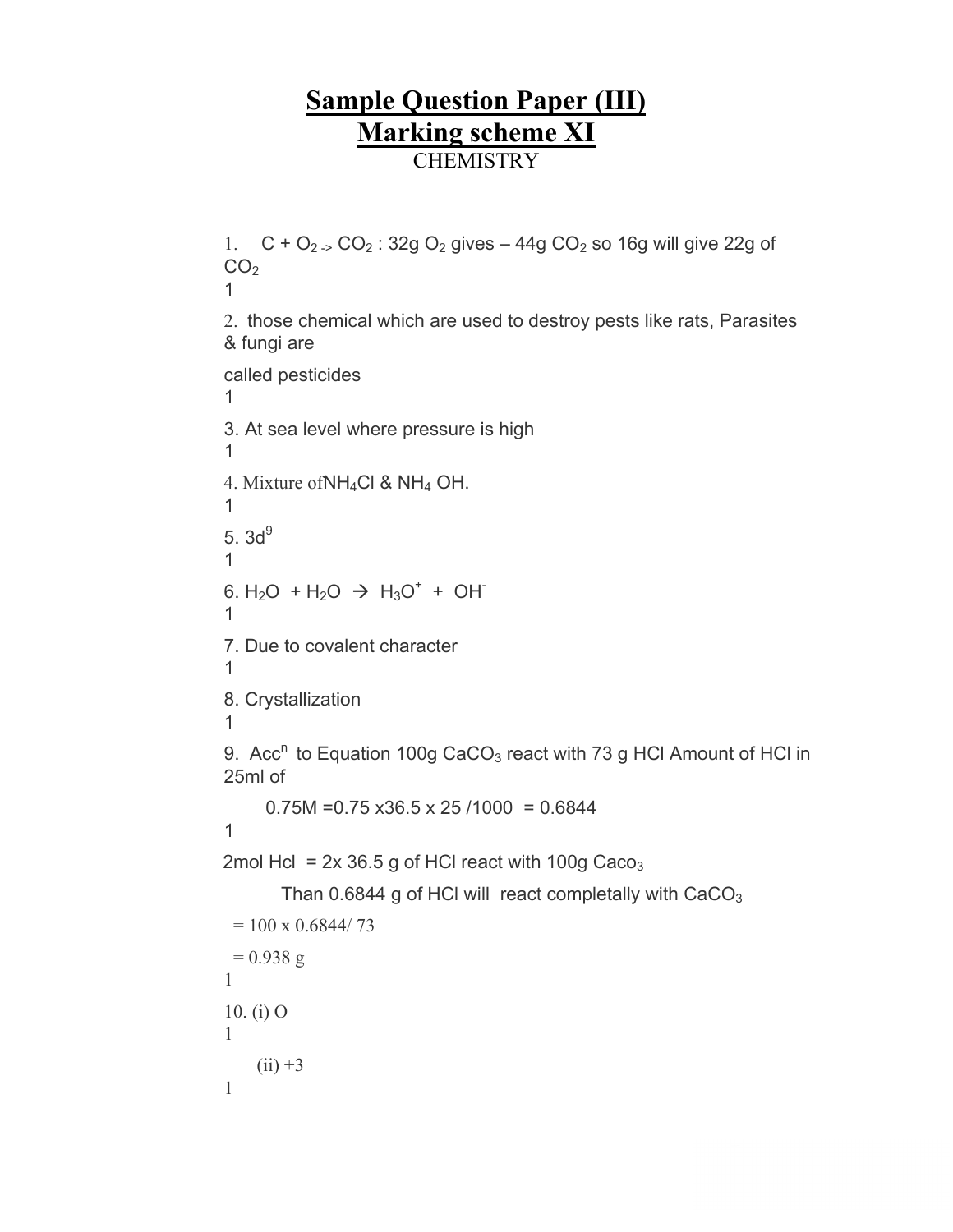11. Due to extra stability of fulfilled orbital Be  $-2S^2$ , Mg  $-3S^2$ , they have no tendency to gain electron 2

### OR

 $H<sub>2</sub>$  gas when taken in a discharge tube undergoes dissociation & for no of H atom with 1 e- in its Valence shell which are excite to  $n =$ 2,3,4 for a short while & they revert to various level they form spectral lines. 2

$$
12(i) -2, -1, 0, +1, +2
$$
  
1  
(ii) One  
1  
13. CO + H<sub>2</sub>O  $\rightarrow$  CO<sub>2</sub> + H<sub>2</sub>  
1  
LiH & NH<sub>3</sub>

$$
\textcolor{blue}{\textbf{1}\textbf{1}}\textcolor{blue}{\textbf{2}}+\textcolor{blue}{\textbf{1}\textbf{1}}\textcolor{blue}{\textbf{2}}
$$

14. smaller ion due to high charge density tend to undergo hydration. Hydration Inc the mass & the effective size also increases & thus it follow this Order. 2

15. (i) flame of Bunsen Burner excites the e- from lower to higher energy & while

coming back they give a complementary colour.

(ii) small size high electronagativity

1+1

16. (i) Acid & it gives  $H^+$  ion

 $\frac{1}{2} + \frac{1}{2}$ 

(ii) due to absence of d-orbital. 1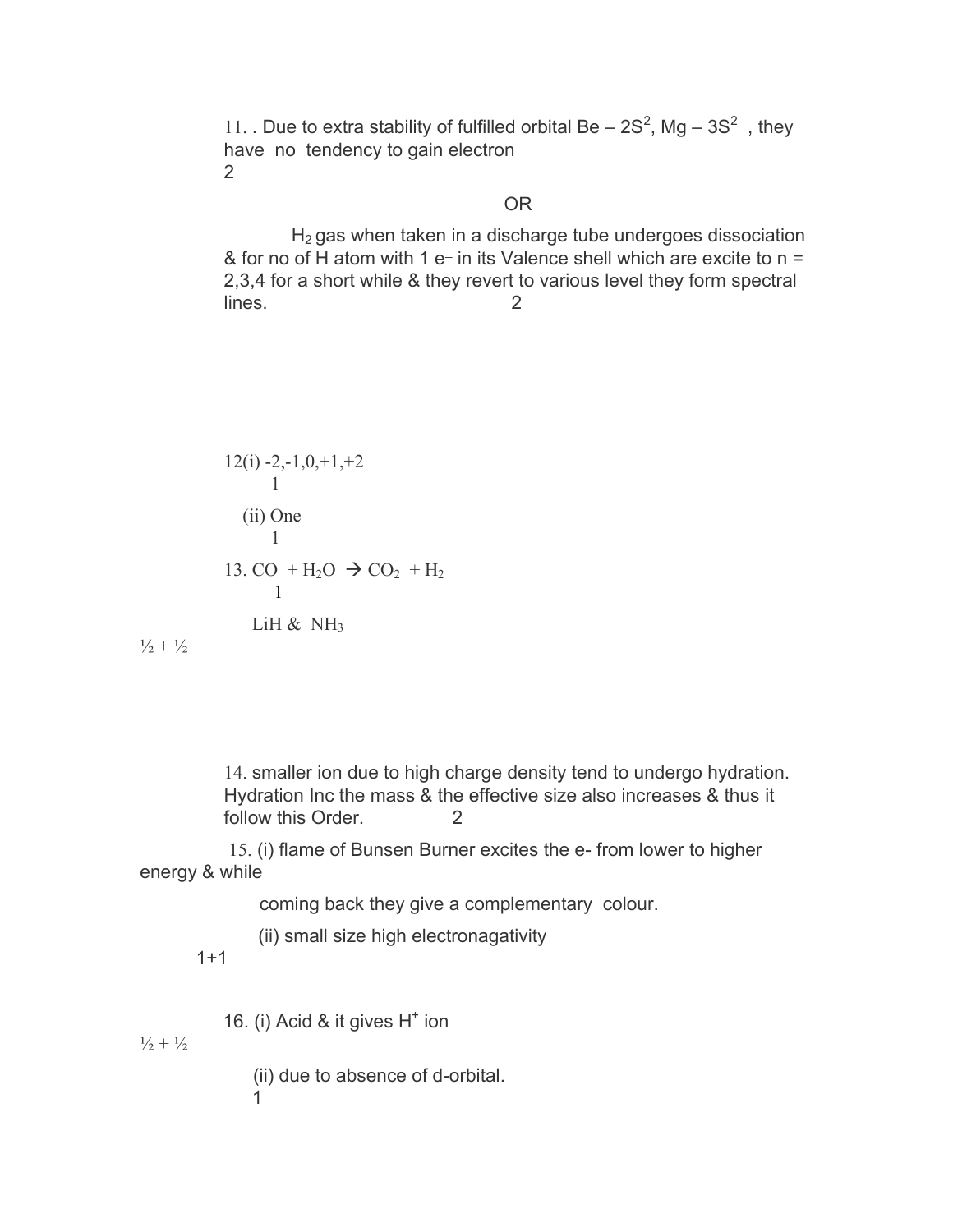17.It is attributed to presence of ten elements in the first transition series which has e- in the d Orbital & due to lesser screening effect which cant counter effective number charge size is smaller.

2

18. The branch of chemistry that emphasizes on the process and product that reduces & eliminate the use and generation of toxic & hazardous Substance is called green Chemistry. 2

19.   
 work function = 2.13 x 1.6020 x10<sup>-19</sup>J = 3.14 x 10<sup>-19</sup> J  
1  
energy of photon = h v = 
$$
\frac{6.626 \times 10^{-34} \times 10^8}{4 \times 10^{-7}}
$$
 or 3.10 e. v.  
K.E of Emission = E photon<sup>-w</sup> : 4.97 x 10<sup>-19</sup> =1.56x10<sup>-19</sup> J or  
3.10 -2.13=.97ev  
K.E =  $\frac{1}{2}$  m v<sup>2</sup> or v =  $\sqrt{2}$  x 1.56 x 10<sup>-19</sup>  
9.1x10<sup>-31</sup>

20. (i) because these are highly volatile 1 (ii) It's volume will become zero which is not possible 1 (iii) Dispersion forces 1

21. . Multiply Equation

(ii)by 6 , Multiply (iii) by 3 Add & Substract Equation (i) From it (1 for each step)

$$
\Delta H = 49.4 \text{KJ}
$$

22. (i) Negative 1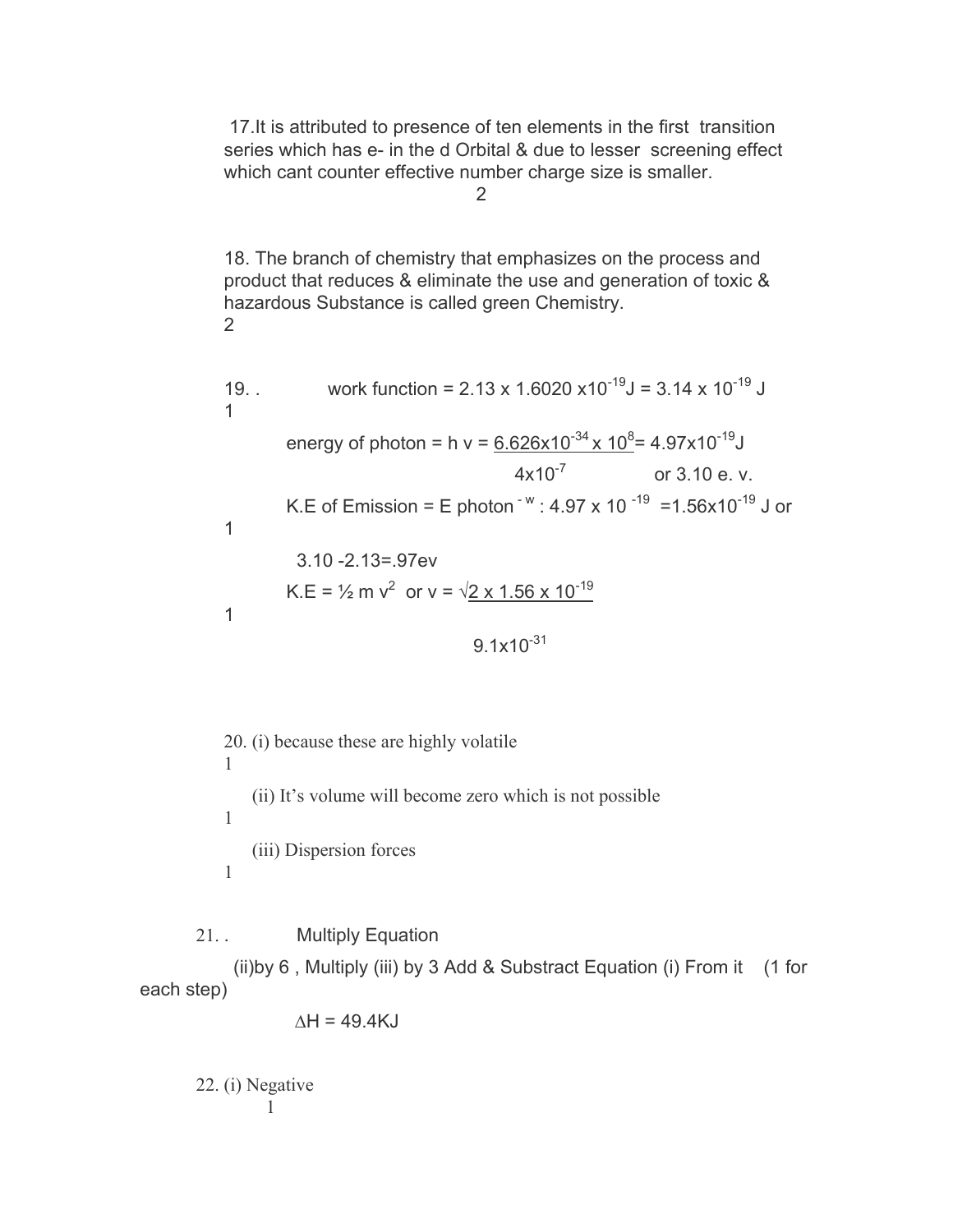```
(ii) Standard free ebergy change is negative due to increase in Entropy
1
    (iii) Adiabatic Wall
1
    23. Oxidation half reaction
             1
          Reduction half reaction
             1
             Final Equation 2 Cr(OH)<sub>3</sub> + 4OH + IO_3^- \rightarrow 2CrO<sub>4</sub><sup>-2</sup> + l + 5H<sub>2</sub>O
             1
24(i) Na<sub>2</sub> B<sub>4</sub>0<sub>7</sub> .1OH<sub>2</sub>O \rightarrow Na<sub>2</sub>B<sub>4</sub>O<sub>7</sub> \rightarrow NaBO<sub>2</sub> + B<sub>2</sub>O<sub>3</sub>
              1
   (ii) SiO_2 + 4HF \rightarrow SiF_4 + 2H_2O1
   (iii) PbO<sub>2</sub> is a Amphoteric Oxide
   1
25. (i) CH<sub>3</sub>CHO & HCHO are formed.
    1
     (ii) Toluene is formed
    1
     (iii) Ethene is formed
    1
 26. Resonating structure of banzaldehyde
```
meta directing influence 1

2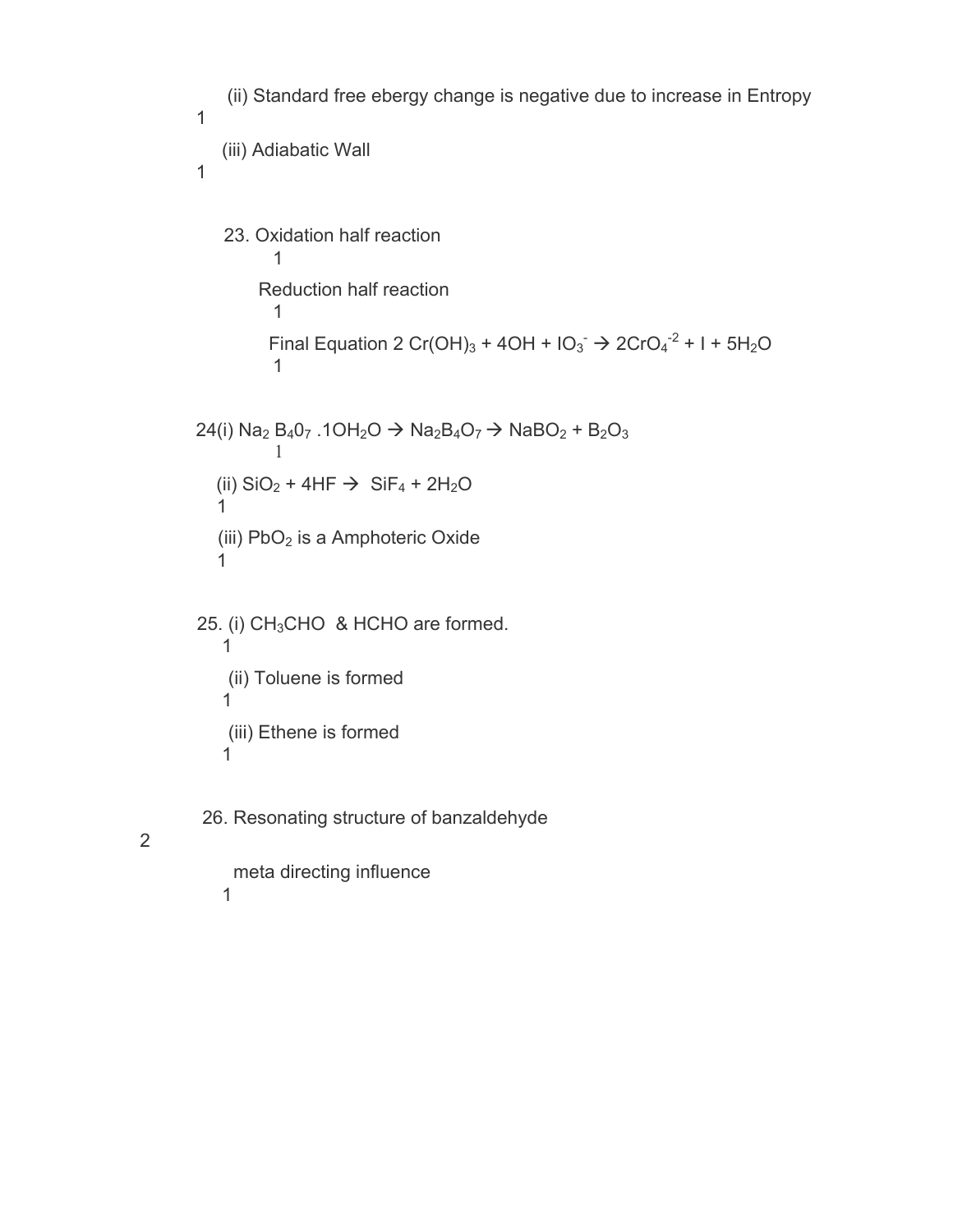27. (i) Bond line notation. 1 (ii) cis-dichloro but-2en 1 (iii) (ii) if  $N \& S$  are also present in  $S$ . E. they will form ( NaCN & Na<sub>2</sub>S) NaCN + HNO<sub>3</sub>  $\rightarrow$  NaNO<sub>3</sub> + Hcl 1  $Na<sub>2</sub> S + 2HNO<sub>3</sub> \rightarrow 2NaNO<sub>3</sub> + H<sub>2</sub>S$  for removal. 28. . Diagram 3 N<sub>2</sub><sup>+</sup> = KK {σ(2s)<sup>2</sup> σ\*(2s)<sup>2</sup> π(2p<sub>x</sub>)<sup>2</sup> π(2p<sub>y</sub>)<sup>2</sup> σ (2p<sub>z</sub>)<sup>1</sup> Bond order =  $Nb - Na/2$  $= (7-2)/2 = 2.5$ 2 OR (i)  $SP<sup>3</sup> - SP<sup>2</sup>$ 1 (ii) Electron donor Equation  $NH<sub>3</sub>$ 1 (iii) Lone. Pair in water L-P-LP > B.P. LP 1 (iv) Be –H Bond although polar , Dipole moment, Vector quantity cancels each other. 1 (v)11 Sigma 4 π bonds. 1 29. . (i)  $0.\overline{3} \times \overline{1}$  = .0375 mol L<sup>-1</sup> 40 X .2 1  $pOH = -log[3.75 \times 10^{-2}]$  $= 1.426$ 1  $pH = 14 - 1.426 = 12.574$ 1